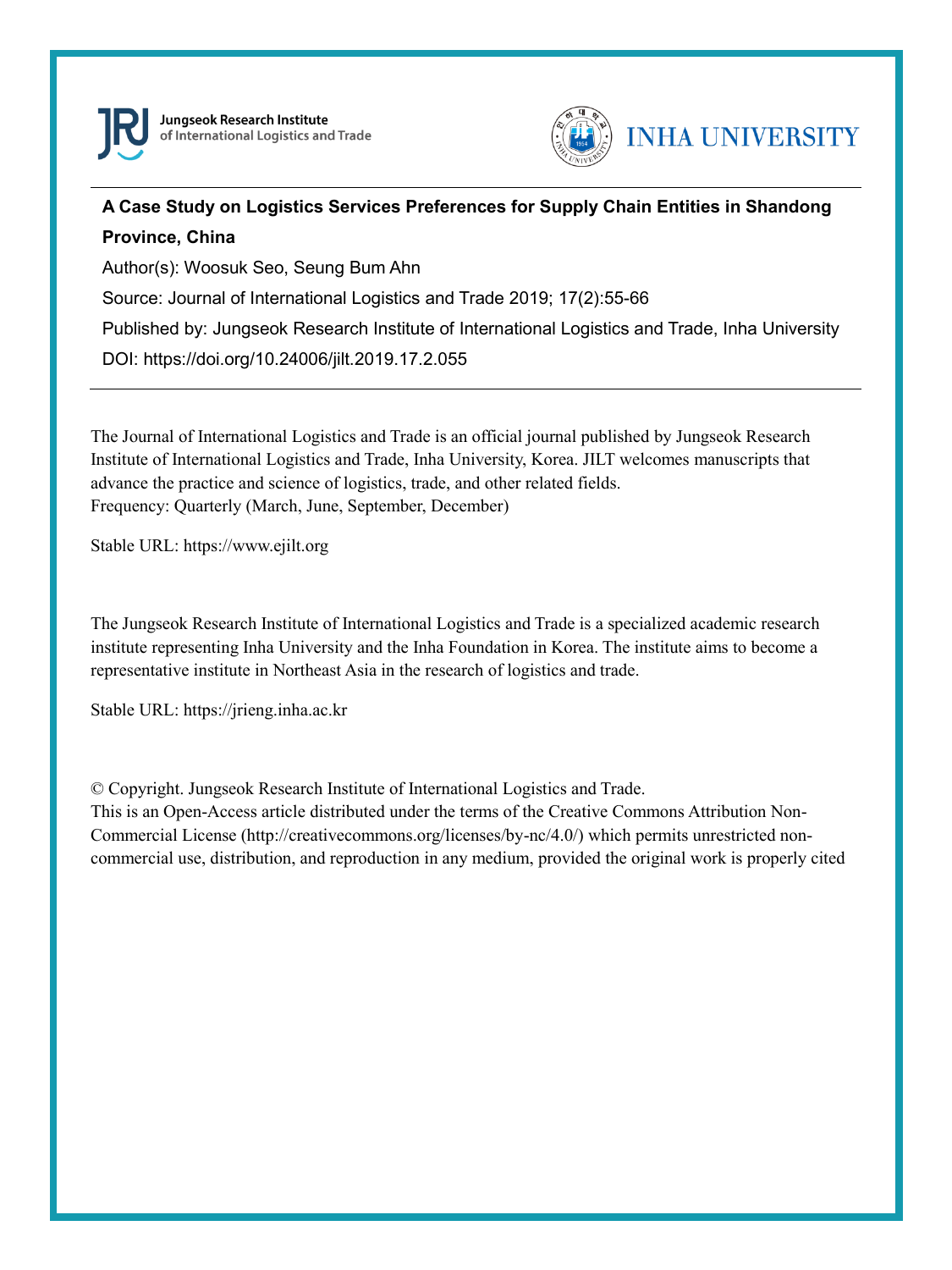# Journal of **International Logistics and Trade**



## **A Case Study on Logistics Services Preferences for Supply Chain Entities in Shandong Province, China**

Woosuk Seo , Seung Bum Ahn

Graduate School of Logistics, Incheon National University, Korea

#### **ARTICLE INFO**

#### **ABSTRACT**

**Article history:**  Received 19 May 2019 Revision received 30 June 2019 Accepted 30 June 2019

**Keywords:**  Logistics Services AHP Supply Chain Entity Service Preferences

As the Chinese economy has grown rapidly and as its container throughputs has demonstrated a stark increase in recent decades, companies worldwide have developed stronger financial connections with supply chain entities in China, a huge "Production Factory" in the world. This global economic trend arouses significant attention to distinct preference of individual entities in supply chain. The primary goal of the study is to establish statistical understanding on factors of logistics service preferences of each supply chain of each supply chain entity in China, especially Shandong Province. Ultimately, the study aims i) to establish the solid framework for proper evaluation of logistics services in supply chains, ii) to enhance the preferences of logistics services as a differentiating feature on behalf of entities. The study utilizes a holistic approach in analyzing logistics service attributes which affect overall logistics entities in an effort to overcome the limitations of previous studies which failed to provide integrating viewpoint of supply chain entities. In this study, AHP (Analytic Hierarchy Process) method is used as an analysis tool which allows an in-depth examination of the differences between factors and evaluations of customers regarding the logistics service attributes. The results clearly show distinctive service preferences for each four supply chain entities in Shandong Province of China such as 3PLs (forwarder, carrier, and warehouse), Customs (airport, seaport, and bonded area), Market channels (wholesaler, retailer, and e-retailer), and Manufacturers regarding the logistics service attributes.

© 2019 Jungseok Research Institute of International Logistics and Trade, All rights reserved.

#### **1. Introduction**

-

A global logistics industry has grown as a key means to enabling conglomerates to diminish an expenditure of business flow and to cope with dramatic changes in global competition. The demonstrated effectiveness of the logistics industry has led companies to outsource their own logistics functions to professional logistics firms, the so-called 3PLs (forwarder, carrier, and warehouse), and this is affecting plenty of entities in global supply chains.

In general, supply chains are comprised of numerous entities in the transportation of goods and services from origin to destination. It is essential for entities upstream and downstream to choose the best suitable logistics services, which enables better performance of value delivery. Therefore, the use of appropriate supply chains that meet each entity's preferences for logistics service traits provides companies with lots of benefits, such as reduced logistics costs, reliability of service level, proper legislation, shortened order-cycle lengths, credit-to-cash conversions, high reputation, insightful experiences with companies, etc.

https://doi.org/10.24006/jilt.2019.17.2.003

Corresponding author: Graduate School of Logistics, Incheon National University,119 Academy-ro, Yeonsu-gu, Incheon, 22012, Republic of Korea; Email: lucas.ws.seo@gmail.com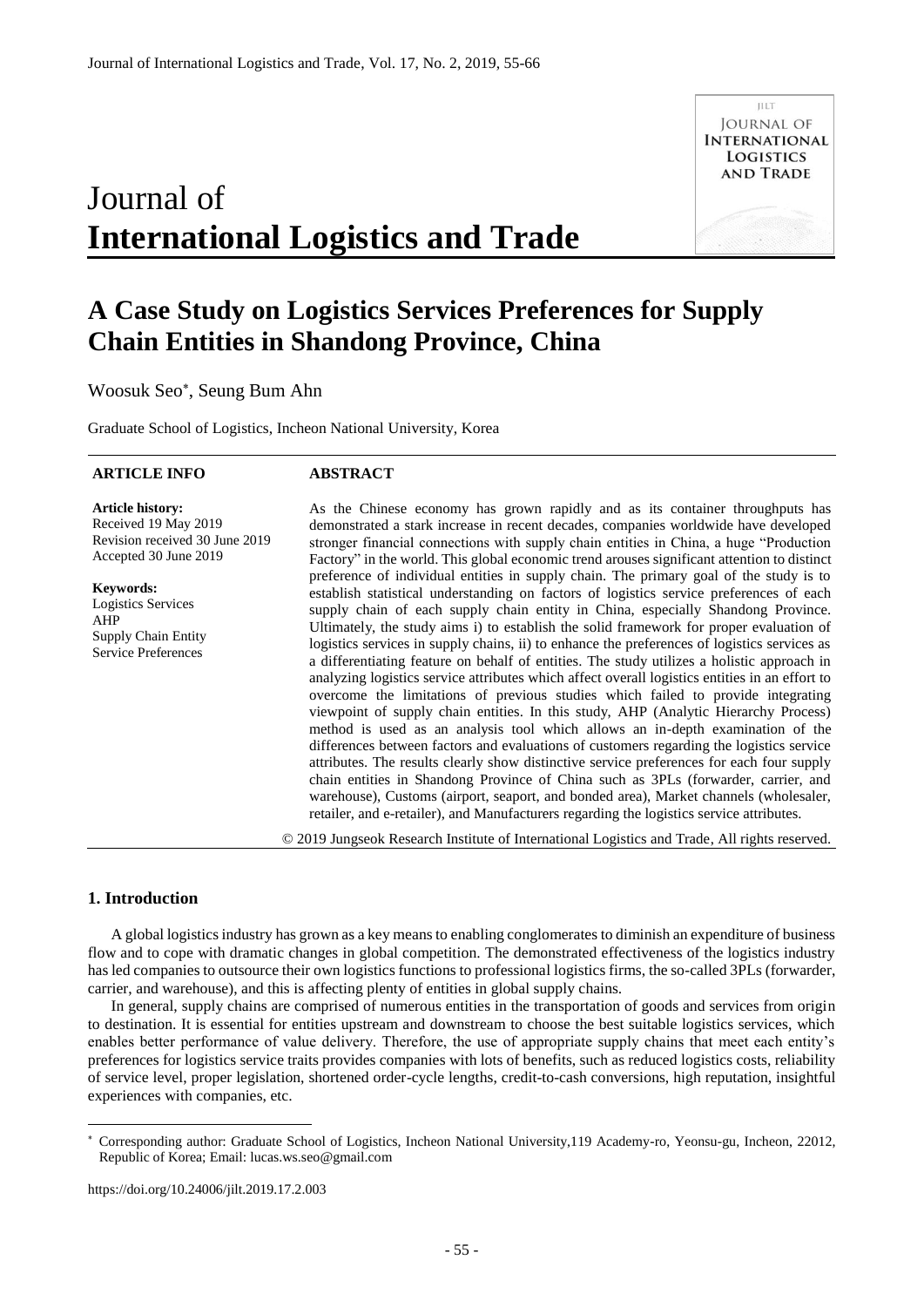Furthermore, a continuous increase in container throughputs due to the economic growth in China encourages companies worldwide to make closer connections with supply chain entities in China. The trend necessitates survey research into the preferences of each entity in the supply chain.

In order to deal with this worldwide trend and to provide further insights into the field of business, this study intends to investigate preferred logistics service factors for each supply chain entity in China, focusing on Shandong Province, where many Korean companies are located. The purpose of the study is to suggest a guideline for logistics companies and buyers who are willing to understand the Chinese logistics market and to enter it. The primary method used in the study was the analytic hierarchy process (AHP). AHP evaluation criteria for a hierarchy of upper and lower factors were considered in order to analyze the logistics service preferences of each entity in the supply chain.

Several research papers provided insights into selecting factors for AHP and for structuring the hierarchy of factors and sub-factors in the study. Soh (2010) conceptualized the decision model for evaluating the 3PL selection criteria. Developed were five stages, with each stage composed of a decision hierarchy: finance, service level, relationship, management, and infrastructure. Although these stages were adopted, the paper's exclusive focus on the components of each stage brought about limited results that evaluated only 3PLs.

Expanding the concept and the scope of this study, compared to other studies, more sub-factors were exclusively selected and added in order to appropriately investigate the preferences of each supply chain entity. The extracted sub-factors were based on other preliminary research.

#### **2. Literature review**

This section is divided in two. The first part of the reviews accounts for the framework and factors previously studied in order to design the questionnaire. The second part of the reviews describes additional factors, particularly taken into account in order to understand supply chains in China and allowing understanding of the more sophisticated service hierarchy and framework, as well as extracted added factors that several entities have focused on.

Logistics outsourcing has been an important part of businesses for numerous organizations, which have focused on improving efficiency and effectiveness of internal and external activities under competitive market conditions (Fachao et al., 2012). Many enterprises have struggled for many years to align their own tactical and strategic business processes with external parties or logistics providers. To accomplish the goal, the establishment of the appropriate indicator system requires descriptive models carrying out qualitative and quantitative analysis as well as decision processes for model selection.

#### *2.1. Framework for conceptualizing the logistics factors*

There have been many academic approaches toward defining suitable frameworks, as well as determining the parameters, of logistics industries. However, most studies were limited to providing simple lists of decision models through a survey method rather than proposing an integrated framework and viewpoint.

The decision model for evaluating selection criteria conceptualized the practical possibility for the application of framework selection, and developed five stages of the decision hierarchy: finance, service level, relationship, management, and infrastructure (Soh, 2010). That paper structured a decision hierarchy with multi-criteria using fuzzy analytics that supported reasons for, and alternatives to, selecting suitable 3PLs. Also, it reflected the relative importance of service attributes in 3PLs, and suggested a suitable framework with preference criteria. Hence, it showed a structured framework affecting 3PL selection criteria, which implied that certain service attributes were highly correlated in optimal decisions.

3PLs faced with meeting clients' demands need a higher level of customer service at a lower cost. Therefore, many enterprises sought to improve operational efficiency and effectiveness based on previous performance measures. However, only a few enterprises have fully understood the potential of a performance system so far.

At this point, Domingues et al. (2015) constructed a comprehensive performance framework in order to improve operational efficiency and the fulfilment of clients' needs. It represented three layers: the activities dimension, the decision-level dimension, and the different actors dimension. The previous findings from different research or studies in the literature classified each segment to make their own detailed dashboard for further assessment, monitoring, and recommendations, with proposed case studies. However, the results from the case studies were insufficient to represent a comprehensive framework.

Otherwise, Rajesh et al. (2012) provided a sound proposal of a generic framework that helped 3PLs develop and implement a balanced scorecard for their organizations. Different and complicated layers of an organization and work scopes required different measurements of performance in order to sustain competitiveness in the current business climate. This study provided numerous indicators regarding an economic, operational, and strategic scope for better analysis of measures from each perspective in the organization.

Accordingly, this study suggested that 3PL providers take corrective actions; so, it led to a cost-effective solution that delivered better returns on people, processes, customers, and technologies. Through investigation and analysis of numerous scorecards for strategic and operational implementation, the proposed balanced scorecard on 3PLs could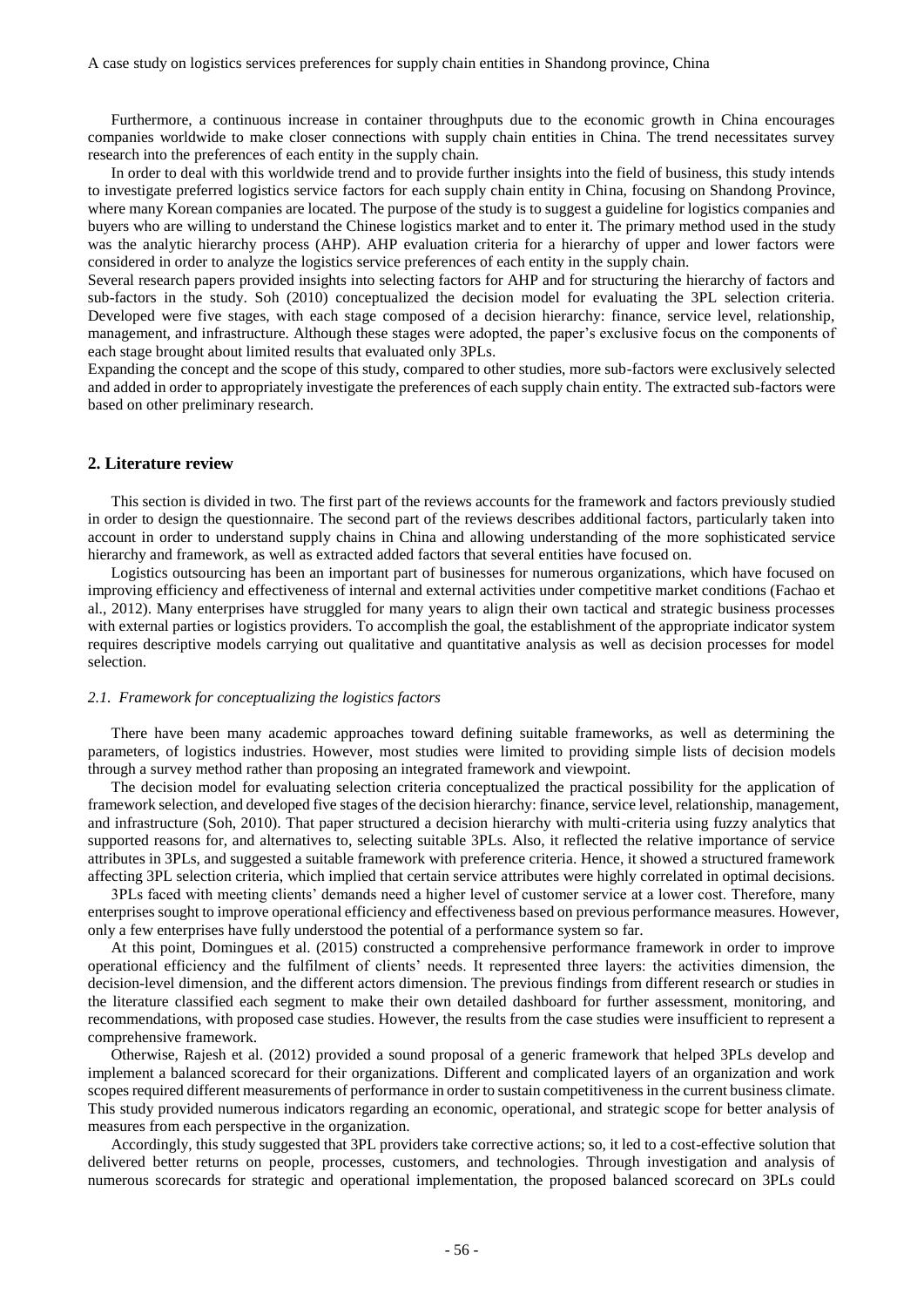suggest a clear view of why, what, when, and how to develop and implement performance indications for each strategy from each perspective. The data and results were cropped from Q-sort and Delphi to gather and analyse the dataset.

#### *2.2. Regional bloc, and trade policies, agreements and programmes*

Although Soh (2010), Domingues et al. (2015), and Rajesh et al. (2012) gave insights into grasping the framework and developing the questionnaire in the present study, the above papers were limited to investigating only 3PLs' preferences, just a single entity of a whole supply chain, and this limitation made some sub-factors ambiguous and insufficient for finding upper factors in other entities, such as retailers, manufacturers, and customs brokers. Besides, the former studies did not present any solid evidence that the developed framework had the practical possibility of being effective to logistics practitioners in China.

An analysis by Chin et al. (2007) was referred to in finding the preferred service traits of Chinese logistics practitioners. That study analyzed the results of a survey questionnaire filled out by logistics service providers in Shanghai, China. It allowed 3PL providers in Shanghai to have more competitiveness while assessing logistics capabilities for better opportunities. The conclusion of the study was that logistics providers in Shanghai have a potential capability to improve their logistics operations and quality of service to meet diverse customer needs. In spite of the necessity for a systematic analysis, a lack of information technology, human resources, expertise, and capital investment discourages a lot of logistics providers from addressing logistical challenges.

Accordingly, this paper aims to make a self-assessment tool to provide some suggestions for the development of Chinese logistics companies. The ultimate goal of the paper is to encourage 3PL providers to develop value-added services for a more comprehensive and integrated service scope. Moreover, the papers reviewed below helped to find sub-factors under the five stages mentioned above (finance, service level, relationship, management, and infrastructure) and which were categorized by Soh (2010).

*Finance*. It seems clear that the boundary between the concepts of finance and logistics has been blurred for the past few decades. However, people have started to recognize that a strong correlation between finance and logistics services exists. Logistics industries have shown great development in managing the flow of products, services, and information, but they have a tendency to overlook discord between finance and logistics services. Therefore, appropriate measures and examples are necessary between capacity and cost or demand causing operational constraints before yielding profits. The reviewed studies were classified into two cases in the finance section: cost minimization and profit maximization. The first is how to minimize costs when acquiring vessels or warehouse capacity, improving service quality, and mitigating expected operational constraints. The second is how to maximize profits when vessels or space capacity under uncertain demands and delivery-time constraints needs to be considered at the same time. On the other hand, improved operations generate operational efficiency that helps to achieve cost minimization and profit maximization. The key to fine logistics finance lies in understanding how operational constraints can be minimized, and this leads to driving a firm to additional profitability. First, Meng and Wang (2011) pinpointed the liner shipping service network design problem. They took into account practical operating aspects, such as combined hub-and-spoke, multi-port-calling operations, trans-shipment costs, container handling time, and empty container repositioning in order to develop a segment-based path flow for the proposed problem. The result, deriving from realistic Asia-Europe-Oceania shipping operations of a global liner shipping company, was effectively proven and validated. The proposed model incorporated empty container repositioning issues into a cost-effective solution while combining it with cost savings from operations. They believed that these findings could contribute to allocating resources to optimal liner shipping service networks for strengthening cost-effectiveness and efficiency. In the paper, they used optimization solver C-PLEX and mixed-integer linear programming. Additionally, Dong and Jing (2012) came up with a different issue regarding the liner shipping service network design problem. They pinpointed the problem of joint cargo routing and empty container repositioning operations when designing a service network for multiple service routes and vessel deployment. Numerous scenarios and variables were tested in order to minimize total relevant costs related to planning horizons for multiple shipping service routes. The results clearly manifested the superiority of two solution methods over the practical policy. The solutions were two-stage, shortest-path, and two-stage heuristic rules, which incorporated an implementation algorithm in a dynamic system. At this point, Meng and Wang (2011) suggested a view of the liner shipping service network as providing two solutions to optimize problems between cost minimization and performance maximization.

*Service level*. The role of service level is a simple agreement between the service provider and the customer, quantifying the minimum acceptable service in a business and aiming at improving customer satisfaction in the end. There are many variables that affect service level. Service quality is mostly considered the important aspect that varies the service levels. In this section, research demonstrating which variables affect the service level and its respective quality are introduced, with several examples. Kang and Kim (2009) attempted to develop their own scales to assess the shipping service quality in Korea with the help of previous studies. They focused on reviewing major problems for service operations in the shipping industry. The research proposed a way to scale measurable dimensions and assess the shipping service quality in Korea. The framework proposed by this study may be a good tool to identify the major problems in service operations for shipping service organizations, and offers some insights into how to solve these issues. The proposed framework consists of sub-components affecting each logistics service quality. Koo et al. (2009) incorporated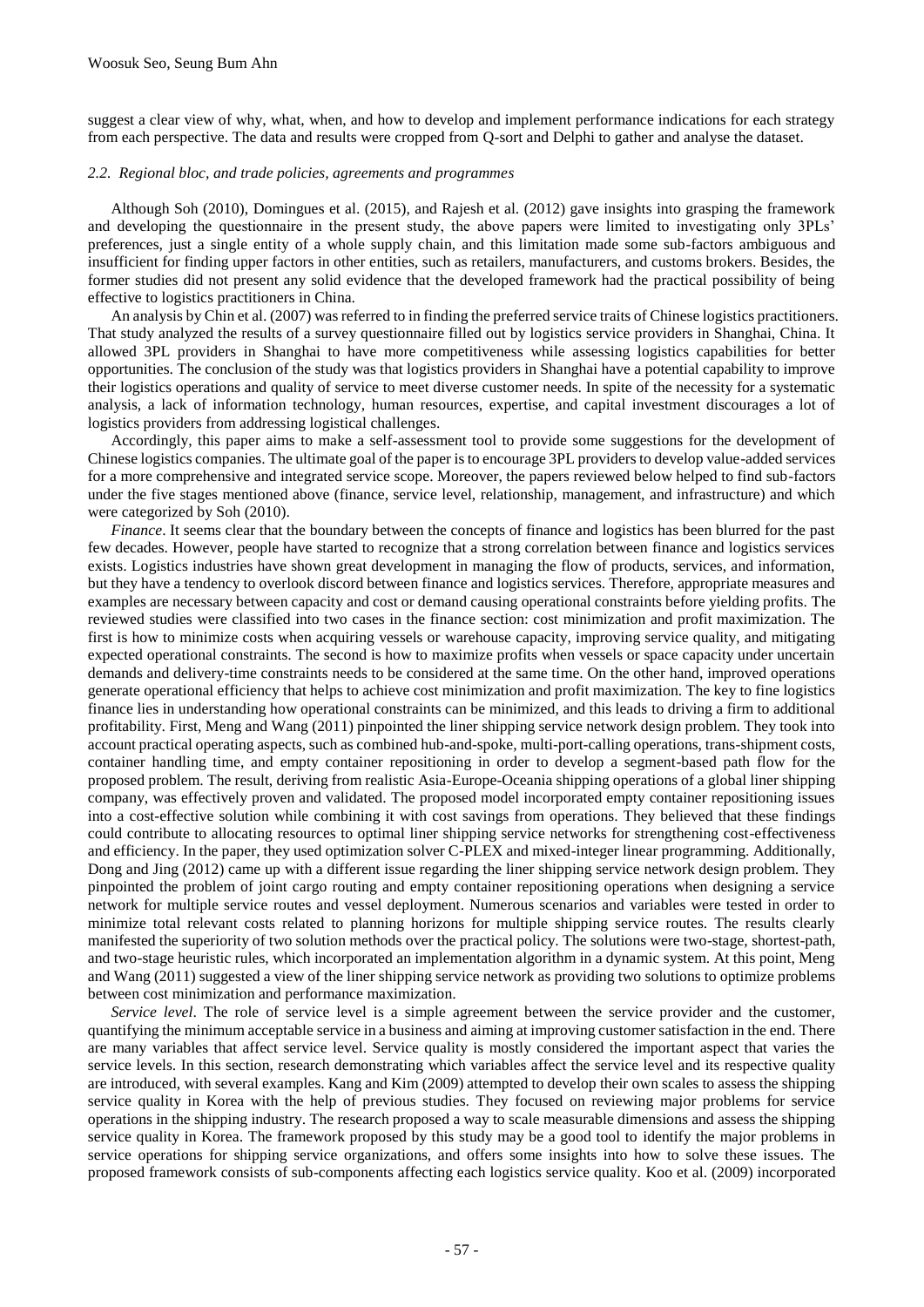Kang and Kim's 2009 evaluation of logistics service quality into a comparative study in order to explore the operations of logistics services from the perspective of two international shippers, which were British shippers and Korean shippers. Hence, this study was comparative research, testing whether the shippers of the two countries were differently satisfied with the provision of service functions. Each shipper from those different countries showed different perspectives of logistics service performance and operations. Although both British and South Korean shippers received overall logistics service functions among different types of logistics providers, British shippers reported more satisfaction than South Korean shippers. Intermodal coordination, paying customs duties, and issuing bills of lading were especially identified as variant determinants showing the different preferences and performance among service providers. Unlike Kang and Kim (2009) and Koo et al. (2009), Lune et al. (2013) attempted to strengthen global seaborne trade while identifying which determinants can affect the demand for a container shipping service. Hence, the research conceptualized a demand chain paradigm and container shipping services as key enablers, and empirically verified the relevant linkages between demand chain management and container shipping–related variables, like services for profit maximization. It was concluded that the demand for shipping services clearly had a positive influence on the business activities of buying new or second-hand ships, and on the service capacity of the shipping industry. The implication of this study was that a shipping service model can identify the factors that collectively affect the service capacity in the shipping industry. For example, the effect of the demand for shipping services is much more correlated to capacity adjustment than the effect of freight rates on capacity adjustment. Accordingly, the findings revealed a great emphasis on managing and forecasting shipping demand, which is a critical step when making decisions on operations in the container shipping market.

*Management*. Many successful logistics companies can identify weaknesses in their supply chains so they can quickly take corrective actions and can have opportunities for supply chain improvement. Accordingly, it is vital to create, select, initiate, and manage appropriate key performance indicators (KPIs) to enhance their working process efficiently, and thus, achieve the company's goals. Relationship is also important because there are several supply chain entities with numerous variables chained up in one focal company. Therefore, Song et al. (2015) analyzed the relationship between KPIs and the decision variables, as well as the relationships among the KPIs, to evaluate the inside of a logistics company. Accordingly, they optimized the expected costs, service reliability, and shipping emissions under port-time uncertainty while incorporating into the operational level a joint tactical planning problem combined with the number of vessels, the planned maximum sailing speed, and the liner service schedule. After deriving a stochastic multi-objective optimization problem from experiments, the study could formulate the operational level criteria. As a result, there were mixed relationships given a set of KPIs with respect to three decision variables. Accordingly, they ran a multi-objective genetic algorithm (MOGA) method to illustrate the results and the application of the model, which was simulated by system dynamics, meta-heuristic optimization, and the MOGA method.

*Relationship*. Relationship has become a stronger requirement in fostering outsourcing decisions. Over the years, outsourcing has gained momentum in many industries because it mutually causes a synergistic effect when integrated successfully (Liu and Lyons, 2011). Hence, Santibanez et al. (2016) conceptualized a mathematical model given the condition of a non-cooperative supply chain network when internal logistics activities were outsourced to external logistics providers. The point was to find a decision process to maximize profitability from each layer of a network comprised of manufacturers, retailers, and logistics service providers without complete collaboration. This paper illustrated the model of a non-cooperative supply chain network in accordance with considerations of competition among logistics providers. Furthermore, the proposed model contributed to implications for determining the price level and logistics service quality with manufacturers, retailers, demand markets, and logistics service providers. An optimization model was applied to find an equilibrium pattern in the supply chain design model. Previously, a lot of research like that of Liu and Lyons (2011) studied logistics service quality from the perspective of individualistic countries, such as the service capabilities and performance of U.K. and Taiwanese 3PLs. However, Rahmat and Faisol (2016) investigated the cultural differences between individualistic countries and collectivist countries when valuing logistics service quality. Accordingly, their paper aimed to provide cultural elements with technical abilities in order to measure maximum satisfaction from Malaysian logistics service users. An experimental study revealed that the cultural context tends to have a strong bias toward better customer satisfaction, compared to performance-related factors. Additionally, the proposed framework conceptualized a theory of different elements of logistics quality for each cultural context. This paper clearly indicated that cultural context has a strong influence on making a decision about logistics service quality.

*Infrastructure*. There are many factors influencing the choice of a distribution network in supply chains. Infrastructure is one of the most prevailing factors that affect the function of a distribution network. In a sense, optimizing the flow of shipments is dependent upon how well the infrastructure can support it, or not. Additionally, different capacities for each distribution network location also add complexities to the choice of infrastructure. In order to manifest this aspect, Basligil et al. (2011) conducted research to find optimal routes for vehicles with different capacities at a lower cost. The application of infrastructure in a supply chain and logistics network is seen as a progression in integrated supply chain activities, such as network deployment, asset utilization, logistics costs related to lead time, and inventory in the supply chain. In previous studies, many researchers tried to optimize routing problems using mathematical models and heuristic algorithms. This paper expanded the scope of optimization by using a new mixed methodology in order to find an efficient distribution network at a low cost while meeting customers' demand. The authors used mixed integer programming by using GAMS 21.6/C-PLEX and a genetic algorithm by using C#.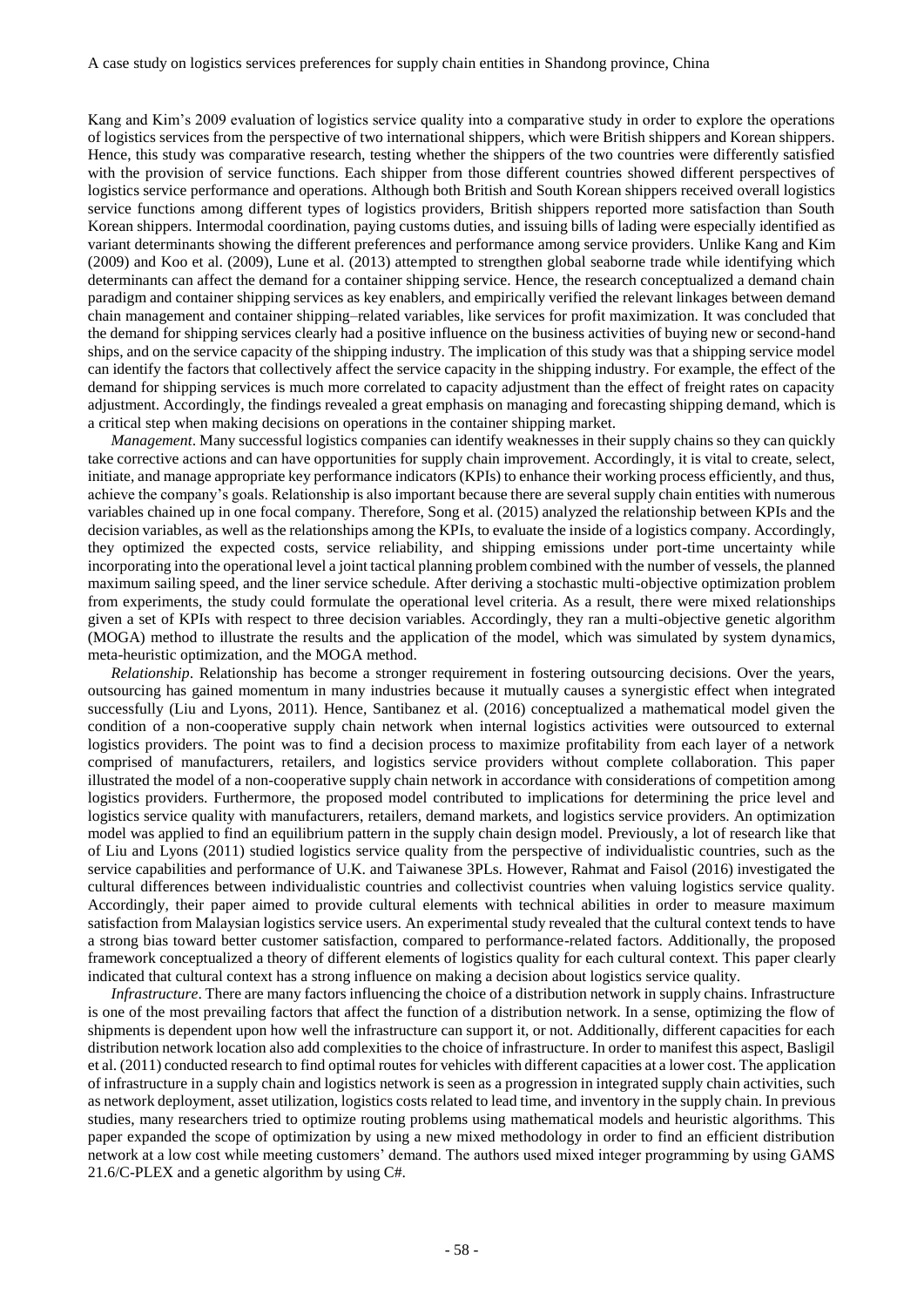#### *2.3. Differences from prior studies*

In the course of preliminary reviews, most of the studies and papers focused on development of a networkoptimization and cost-minimization model in the field of logistics services. However, there are not many studies and papers on evaluating logistics strategies and KPI components from the perspectives of finance and management. Furthermore, these two topics, such as establishing partnerships within supply chain entities and improving logistics efficiency in terms of government, are scarce. Even though several papers gave insights into the logistics attributes and criteria, the subject of the studies only included the entities of 3PLs and a limited scope of logistics attributes occurring in the logistics environment in Korea.

In contrast to the research previously reported, this study provides a more detailed analysis of each entity's preference in logistics service attributes. This study includes the survey results of entities in the supply chain, such as manufacturers and retailers. Furthermore, the target and the area of the survey were limited to Chinese people and Chinese companies, respectively, which differentiates the present study from the previous one.

#### *2.4. Methodology*

The analytic hierarchy process is a widely used measurement tool for dealing with complex and various scopes of problems (Vargas L. G., 1990). One of the distinctive features of AHP is that it can be flexibility integrated with decisionmaking on any topic corresponding to the respondent's comparison. This systematic approach is characterized by calculating weights for each element from multiple respondents, and gathering them collectively in order to rank them in order by weight (Lee et al., 2008).

Furthermore, the AHP model consists of goals and elements that can contribute to achievement. The AHP model is characterized as one hierarchy, because it encompasses a structure that can divide a goal into several components. It can arrange several components into a single homogeneous set (Teltumbde A., 2000). Decision making through the AHP consists of two steps: a hierarchical design process and attribute evaluation. Even though the AHP has a dependent problem, it is relatively proper for use in this study considering its wide range of application areas and different priorities for each entity in supply chains. In this regard, it is easy to allow multi-criteria decision making, and is applicable to a group decision–making environment.

In addition, our study entails hierarchical structuring to take greater account of the different priorities of each entity, which constitutes an important part of the decision process. In the hierarchy design stage, experience and knowledge of problem areas are required. In general, each person has a certain structural layer for their own problem solving. However, two different people can form the same hierarchical structure at the same time, because each one of them has a personal preference that can bring about different and various types of results.

The second stage is the evaluation stage for each attribute, which means comparing two attributes. Components from each hierarchical level are evaluated according to their importance and relevance to the contents (Vargas L. G., 1990). First, the usefulness of the AHP is to measure the ratio scale of the qualitative or intangible criteria, and the quantitative or typological criteria. Second, the AHP is effective at breaking down a big problem into smaller elements, and solving the problem by simply judging from a binary comparison.

In general, application of the AHP technique consists of five steps: (1) AHP model definition, (2) comparative judgment between related elements based on questionnaires, (3) a weight calculation technique, (4) composite weight calculation, and (5) alternative evaluation and analysis.

In this study, the main purpose is to redefine logistics service factors rather than evaluate alternatives to logistics services. Additionally, it is integral in this study to calculate the weight of each element, and compare several entities as a whole. Therefore, the AHP composite weight calculation was applied in this paper.

#### **3. Research approach**

The primary method used in the study was the analytic hierarchy process. The AHP evaluation criteria for the hierarchy of upper and lower factors were considered in order to analyze the preferred logistics service factors of each entity in the supply chain.

Several research papers have provided insights into selecting factors for AHP and structuring the hierarchy of factors and sub-factors in the study. Soh (2010) conceptualized the decision model for evaluating 3PL selection criteria. That model developed five stages, with each stage composed of a decision hierarchy: finance, service level, relationship, management, and infrastructure. Although these stages were adopted, the paper's exclusive focus on the components of each stage brought about the limited results that evaluated only 3PLs.

Expanding the concept and the scope of this study, compared to other studies, more sub-factors were exclusively selected and added to appropriately investigate the preferences of each supply chain entity. The extracted sub-factors were based on other preliminary research.

The group of survey respondents consisted of 78 people from 40 companies and government institutions in Shandong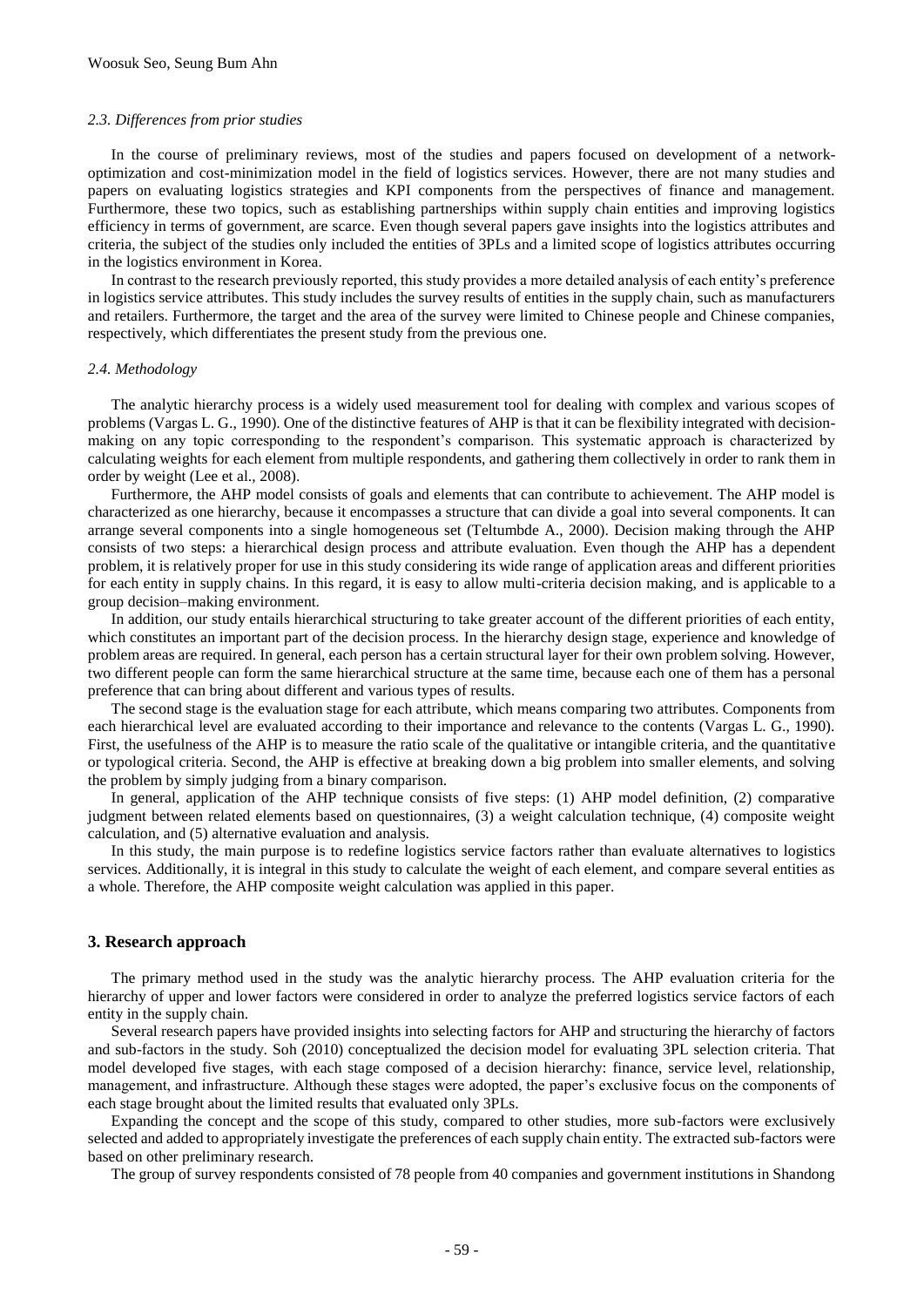Province, China. In this study, four entities are grouped, and it is proper to have from 15 to 20 respondents per entity. The surveys were conducted from September 9 to November 11, 2016. There were eight associates, 49 managers, and 21 executives in the survey group from the four entities, and the lengths of their careers varied between 5 years and 30 years, segmented into time frames spanning every five years. Due to the scope of the research in Shandong Province being broad to a large extent and under different circumstances, the rationale for application of the methodology is different from a general statistical approach. With the advent of a fast-changing market environment, technological diversification in logistics services is growing at an unprecedented rate. Hence, the views and degree of understanding on a diverse range of logistics services by technology may differ, depending on the years of work experience (ranging from 5 to 30 years) in the field. Accordingly, various perspectives on this subject should be considered in order for these criteria to be assessed in a practical application.



**Figure 1.** Research process in this study

#### **4. Empirical analysis**

Factors for the purpose of this paper were exclusively selected based on preliminary research. To analyze the preferred logistics services in this research, the AHP evaluation criteria for the hierarchy of upper factors (service criteria), lower factors (service traits), and service features considered are in Table 1.

First, Logistics Costs are composed of three distinctive factors: freight rates/pricing, warehouse rent, and tariffs. Financial Stability is indicative of credit–cash conversion. Reliability and Timeliness means on-time service; flexibility and responsiveness include three factors: door-to-door service, cross-docking, and modal shift. Frequency means time scheduling, routing, and linear shipping. Customization and Diversity are composed of three factors: diverse service option, project/special cargo, and cold-chain.

In addition, Convenience and Economies of Scale are indicative of lot-size/SKUs, master production scheduling, and international service network coverage. Transparency means tracking and tracing; Compatibility means partnership and information sharing. Benefit and Risk Share means sharing contacts, while Legislation means compliance, FTA/WTO, and different laws of logistics areas.

Performance Management means key performance indicators. Security and Safety means packaging/labeling systems and inspection. Reputation and Experience mean sustainability (HACCP, green logistics), company history, and credibility. Resilience means reimbursement (refunds, returns, and insurance), risk management/mitigation.

In addition, Logistics Manpower means the number of employees and their expertise. IT/IS Capability means sales communications devices (point-of-sale, electronic data interchange, enterprise resource planning), tracking/labeling codes (Radio Frequency ID tags, bar codes), item visibility. Space Capacity means transportation and container yard. Equipment Capability is indicative of gantry cranes, reach stackers, and automated storage and retrieval system (ASRS).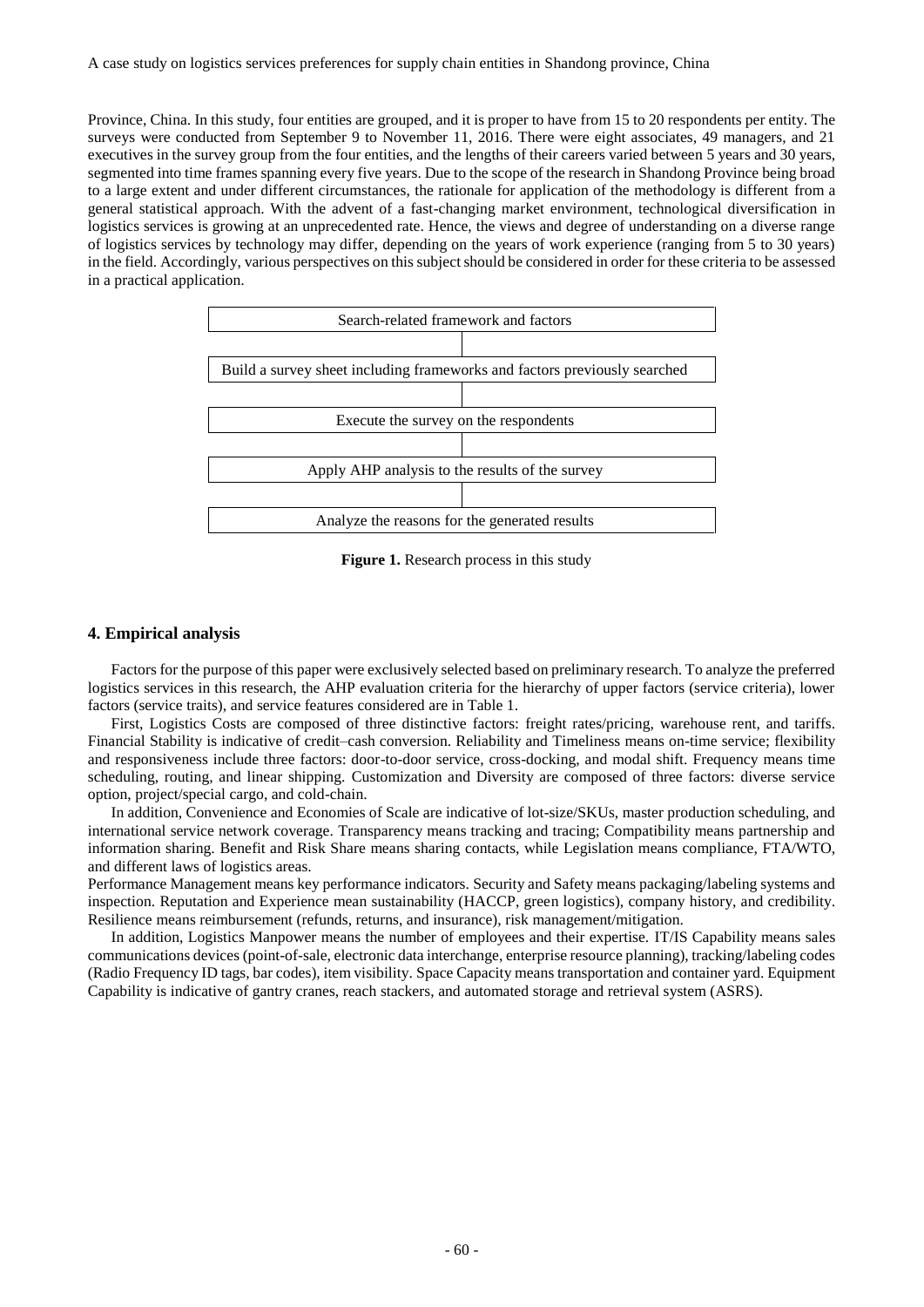### **Table 1.** AHP evaluation hierarchy

| Freight rate/ Pricing<br>Plum et al. (2014)/<br>Warehouse rent<br>Guericke and Tierney<br>Logistics costs<br>Finance<br>Tariffs<br>(2015)<br>Zhang et al. (2015)<br>Financial stability<br>Credit-cash conversion<br>Reliability and timeliness<br>Soh (2010)<br>On-time service<br>Door-to-door service<br>Cross docking<br>Modal shift<br>Chartering<br>Flexibility and<br>On-demand scheduling<br>Soh (2010)<br>responsiveness<br>Rerouting<br>Expediting<br>JIT/JIS<br>CKD/SKD<br>Time scheduling<br>Kim (2009)/<br>Routing<br>Service Level<br>Koo et al. (2009)/<br>Linear shipping<br>Frequency<br>Periodical warehousing<br>Jiang et al. (2013)<br><b>EOO</b><br>Diverse service options<br>Project/Special cargo<br>Customization and diversity Cold chain<br>Zhang et al. (2015)<br>Fair/Art/Exhibition services<br>Value-added service<br>Lot-size and SKUs<br>Convenience and<br>Master production scheduling<br>Dong and Jing (2012)/<br>Economies of scale<br>International service network coverage<br>Zhang et al. (2015)<br>Sorting/Consolidation services<br>Transparency<br>Tracking<br>Soh (2010)<br>(Trust and fairness)<br>Tracing<br>Partnership<br>Compatibility<br>Soh (2010)<br>Information sharing<br>Benefit and risk share<br>Risk sharing contract<br>Soh (2010)<br>Relationship<br>Compliance<br>(Extrinsic)<br>FTA/WTO<br>Rajesh et al. $(2011)$ /<br>Documentation (Claims, L/C, B/L, Incoterms)<br>Rajesh et al (2012)/<br>Legislation<br>Certificate (ISO, Patent, Copyrights)<br>Rahmat and Faisol<br>Customer clearance/ Brokerages<br>(2016)<br>Different laws of logistics area<br>Song et al. (2015)/<br>Performance management KPIs<br>Rajesh et al (2012)<br>Packaging and labeling systems<br>Soh (2010)<br>Security and safety<br>Inspection (VGM, Dangerous goods, and Prohibited goods)<br>Sustainability (HACCP)<br>Company history<br>Management<br>Reputation and experience<br>Soh (2010)<br>(Intrinsic)<br>Credibility<br>Expertise<br>Reimbursement (Refunds, Returns, Insurance)<br>Risk management and mitigation<br>Resilience<br>Song et al. (2015)<br>Customer relationship<br>Management<br>The number of employees<br>Soh (2010)<br>Logistics manpower<br>Expertise<br>Sales communication devices (POS, EDI, ERP)<br>Tracking/Labeling Code (Radio Frequency ID Tags, Bar Code) Soh (2010)<br>It/is capability<br>Item visibility (Cloud-based Platform/ Dashboard- TMS, WMS)<br>Transportation<br>Infrastructure<br>Container yard<br>Liu and Lyons $(2011)$ /<br>Space capacity<br>Warehouse<br>Zúñiga and Martínez<br>Rack<br>(2016)<br>Hinterland<br>Liu and Lyons (2011)/<br>Gantry crane | Service criteria | Service traits | Service features | Source |
|------------------------------------------------------------------------------------------------------------------------------------------------------------------------------------------------------------------------------------------------------------------------------------------------------------------------------------------------------------------------------------------------------------------------------------------------------------------------------------------------------------------------------------------------------------------------------------------------------------------------------------------------------------------------------------------------------------------------------------------------------------------------------------------------------------------------------------------------------------------------------------------------------------------------------------------------------------------------------------------------------------------------------------------------------------------------------------------------------------------------------------------------------------------------------------------------------------------------------------------------------------------------------------------------------------------------------------------------------------------------------------------------------------------------------------------------------------------------------------------------------------------------------------------------------------------------------------------------------------------------------------------------------------------------------------------------------------------------------------------------------------------------------------------------------------------------------------------------------------------------------------------------------------------------------------------------------------------------------------------------------------------------------------------------------------------------------------------------------------------------------------------------------------------------------------------------------------------------------------------------------------------------------------------------------------------------------------------------------------------------------------------------------------------------------------------------------------------------------------------------------------------------------------------------------------------------------------------------------------------------------------------------------------|------------------|----------------|------------------|--------|
|                                                                                                                                                                                                                                                                                                                                                                                                                                                                                                                                                                                                                                                                                                                                                                                                                                                                                                                                                                                                                                                                                                                                                                                                                                                                                                                                                                                                                                                                                                                                                                                                                                                                                                                                                                                                                                                                                                                                                                                                                                                                                                                                                                                                                                                                                                                                                                                                                                                                                                                                                                                                                                                            |                  |                |                  |        |
|                                                                                                                                                                                                                                                                                                                                                                                                                                                                                                                                                                                                                                                                                                                                                                                                                                                                                                                                                                                                                                                                                                                                                                                                                                                                                                                                                                                                                                                                                                                                                                                                                                                                                                                                                                                                                                                                                                                                                                                                                                                                                                                                                                                                                                                                                                                                                                                                                                                                                                                                                                                                                                                            |                  |                |                  |        |
|                                                                                                                                                                                                                                                                                                                                                                                                                                                                                                                                                                                                                                                                                                                                                                                                                                                                                                                                                                                                                                                                                                                                                                                                                                                                                                                                                                                                                                                                                                                                                                                                                                                                                                                                                                                                                                                                                                                                                                                                                                                                                                                                                                                                                                                                                                                                                                                                                                                                                                                                                                                                                                                            |                  |                |                  |        |
|                                                                                                                                                                                                                                                                                                                                                                                                                                                                                                                                                                                                                                                                                                                                                                                                                                                                                                                                                                                                                                                                                                                                                                                                                                                                                                                                                                                                                                                                                                                                                                                                                                                                                                                                                                                                                                                                                                                                                                                                                                                                                                                                                                                                                                                                                                                                                                                                                                                                                                                                                                                                                                                            |                  |                |                  |        |
|                                                                                                                                                                                                                                                                                                                                                                                                                                                                                                                                                                                                                                                                                                                                                                                                                                                                                                                                                                                                                                                                                                                                                                                                                                                                                                                                                                                                                                                                                                                                                                                                                                                                                                                                                                                                                                                                                                                                                                                                                                                                                                                                                                                                                                                                                                                                                                                                                                                                                                                                                                                                                                                            |                  |                |                  |        |
|                                                                                                                                                                                                                                                                                                                                                                                                                                                                                                                                                                                                                                                                                                                                                                                                                                                                                                                                                                                                                                                                                                                                                                                                                                                                                                                                                                                                                                                                                                                                                                                                                                                                                                                                                                                                                                                                                                                                                                                                                                                                                                                                                                                                                                                                                                                                                                                                                                                                                                                                                                                                                                                            |                  |                |                  |        |
|                                                                                                                                                                                                                                                                                                                                                                                                                                                                                                                                                                                                                                                                                                                                                                                                                                                                                                                                                                                                                                                                                                                                                                                                                                                                                                                                                                                                                                                                                                                                                                                                                                                                                                                                                                                                                                                                                                                                                                                                                                                                                                                                                                                                                                                                                                                                                                                                                                                                                                                                                                                                                                                            |                  |                |                  |        |
|                                                                                                                                                                                                                                                                                                                                                                                                                                                                                                                                                                                                                                                                                                                                                                                                                                                                                                                                                                                                                                                                                                                                                                                                                                                                                                                                                                                                                                                                                                                                                                                                                                                                                                                                                                                                                                                                                                                                                                                                                                                                                                                                                                                                                                                                                                                                                                                                                                                                                                                                                                                                                                                            |                  |                |                  |        |
|                                                                                                                                                                                                                                                                                                                                                                                                                                                                                                                                                                                                                                                                                                                                                                                                                                                                                                                                                                                                                                                                                                                                                                                                                                                                                                                                                                                                                                                                                                                                                                                                                                                                                                                                                                                                                                                                                                                                                                                                                                                                                                                                                                                                                                                                                                                                                                                                                                                                                                                                                                                                                                                            |                  |                |                  |        |
|                                                                                                                                                                                                                                                                                                                                                                                                                                                                                                                                                                                                                                                                                                                                                                                                                                                                                                                                                                                                                                                                                                                                                                                                                                                                                                                                                                                                                                                                                                                                                                                                                                                                                                                                                                                                                                                                                                                                                                                                                                                                                                                                                                                                                                                                                                                                                                                                                                                                                                                                                                                                                                                            |                  |                |                  |        |
|                                                                                                                                                                                                                                                                                                                                                                                                                                                                                                                                                                                                                                                                                                                                                                                                                                                                                                                                                                                                                                                                                                                                                                                                                                                                                                                                                                                                                                                                                                                                                                                                                                                                                                                                                                                                                                                                                                                                                                                                                                                                                                                                                                                                                                                                                                                                                                                                                                                                                                                                                                                                                                                            |                  |                |                  |        |
|                                                                                                                                                                                                                                                                                                                                                                                                                                                                                                                                                                                                                                                                                                                                                                                                                                                                                                                                                                                                                                                                                                                                                                                                                                                                                                                                                                                                                                                                                                                                                                                                                                                                                                                                                                                                                                                                                                                                                                                                                                                                                                                                                                                                                                                                                                                                                                                                                                                                                                                                                                                                                                                            |                  |                |                  |        |
|                                                                                                                                                                                                                                                                                                                                                                                                                                                                                                                                                                                                                                                                                                                                                                                                                                                                                                                                                                                                                                                                                                                                                                                                                                                                                                                                                                                                                                                                                                                                                                                                                                                                                                                                                                                                                                                                                                                                                                                                                                                                                                                                                                                                                                                                                                                                                                                                                                                                                                                                                                                                                                                            |                  |                |                  |        |
|                                                                                                                                                                                                                                                                                                                                                                                                                                                                                                                                                                                                                                                                                                                                                                                                                                                                                                                                                                                                                                                                                                                                                                                                                                                                                                                                                                                                                                                                                                                                                                                                                                                                                                                                                                                                                                                                                                                                                                                                                                                                                                                                                                                                                                                                                                                                                                                                                                                                                                                                                                                                                                                            |                  |                |                  |        |
|                                                                                                                                                                                                                                                                                                                                                                                                                                                                                                                                                                                                                                                                                                                                                                                                                                                                                                                                                                                                                                                                                                                                                                                                                                                                                                                                                                                                                                                                                                                                                                                                                                                                                                                                                                                                                                                                                                                                                                                                                                                                                                                                                                                                                                                                                                                                                                                                                                                                                                                                                                                                                                                            |                  |                |                  |        |
|                                                                                                                                                                                                                                                                                                                                                                                                                                                                                                                                                                                                                                                                                                                                                                                                                                                                                                                                                                                                                                                                                                                                                                                                                                                                                                                                                                                                                                                                                                                                                                                                                                                                                                                                                                                                                                                                                                                                                                                                                                                                                                                                                                                                                                                                                                                                                                                                                                                                                                                                                                                                                                                            |                  |                |                  |        |
|                                                                                                                                                                                                                                                                                                                                                                                                                                                                                                                                                                                                                                                                                                                                                                                                                                                                                                                                                                                                                                                                                                                                                                                                                                                                                                                                                                                                                                                                                                                                                                                                                                                                                                                                                                                                                                                                                                                                                                                                                                                                                                                                                                                                                                                                                                                                                                                                                                                                                                                                                                                                                                                            |                  |                |                  |        |
|                                                                                                                                                                                                                                                                                                                                                                                                                                                                                                                                                                                                                                                                                                                                                                                                                                                                                                                                                                                                                                                                                                                                                                                                                                                                                                                                                                                                                                                                                                                                                                                                                                                                                                                                                                                                                                                                                                                                                                                                                                                                                                                                                                                                                                                                                                                                                                                                                                                                                                                                                                                                                                                            |                  |                |                  |        |
|                                                                                                                                                                                                                                                                                                                                                                                                                                                                                                                                                                                                                                                                                                                                                                                                                                                                                                                                                                                                                                                                                                                                                                                                                                                                                                                                                                                                                                                                                                                                                                                                                                                                                                                                                                                                                                                                                                                                                                                                                                                                                                                                                                                                                                                                                                                                                                                                                                                                                                                                                                                                                                                            |                  |                |                  |        |
|                                                                                                                                                                                                                                                                                                                                                                                                                                                                                                                                                                                                                                                                                                                                                                                                                                                                                                                                                                                                                                                                                                                                                                                                                                                                                                                                                                                                                                                                                                                                                                                                                                                                                                                                                                                                                                                                                                                                                                                                                                                                                                                                                                                                                                                                                                                                                                                                                                                                                                                                                                                                                                                            |                  |                |                  |        |
|                                                                                                                                                                                                                                                                                                                                                                                                                                                                                                                                                                                                                                                                                                                                                                                                                                                                                                                                                                                                                                                                                                                                                                                                                                                                                                                                                                                                                                                                                                                                                                                                                                                                                                                                                                                                                                                                                                                                                                                                                                                                                                                                                                                                                                                                                                                                                                                                                                                                                                                                                                                                                                                            |                  |                |                  |        |
|                                                                                                                                                                                                                                                                                                                                                                                                                                                                                                                                                                                                                                                                                                                                                                                                                                                                                                                                                                                                                                                                                                                                                                                                                                                                                                                                                                                                                                                                                                                                                                                                                                                                                                                                                                                                                                                                                                                                                                                                                                                                                                                                                                                                                                                                                                                                                                                                                                                                                                                                                                                                                                                            |                  |                |                  |        |
|                                                                                                                                                                                                                                                                                                                                                                                                                                                                                                                                                                                                                                                                                                                                                                                                                                                                                                                                                                                                                                                                                                                                                                                                                                                                                                                                                                                                                                                                                                                                                                                                                                                                                                                                                                                                                                                                                                                                                                                                                                                                                                                                                                                                                                                                                                                                                                                                                                                                                                                                                                                                                                                            |                  |                |                  |        |
|                                                                                                                                                                                                                                                                                                                                                                                                                                                                                                                                                                                                                                                                                                                                                                                                                                                                                                                                                                                                                                                                                                                                                                                                                                                                                                                                                                                                                                                                                                                                                                                                                                                                                                                                                                                                                                                                                                                                                                                                                                                                                                                                                                                                                                                                                                                                                                                                                                                                                                                                                                                                                                                            |                  |                |                  |        |
|                                                                                                                                                                                                                                                                                                                                                                                                                                                                                                                                                                                                                                                                                                                                                                                                                                                                                                                                                                                                                                                                                                                                                                                                                                                                                                                                                                                                                                                                                                                                                                                                                                                                                                                                                                                                                                                                                                                                                                                                                                                                                                                                                                                                                                                                                                                                                                                                                                                                                                                                                                                                                                                            |                  |                |                  |        |
|                                                                                                                                                                                                                                                                                                                                                                                                                                                                                                                                                                                                                                                                                                                                                                                                                                                                                                                                                                                                                                                                                                                                                                                                                                                                                                                                                                                                                                                                                                                                                                                                                                                                                                                                                                                                                                                                                                                                                                                                                                                                                                                                                                                                                                                                                                                                                                                                                                                                                                                                                                                                                                                            |                  |                |                  |        |
|                                                                                                                                                                                                                                                                                                                                                                                                                                                                                                                                                                                                                                                                                                                                                                                                                                                                                                                                                                                                                                                                                                                                                                                                                                                                                                                                                                                                                                                                                                                                                                                                                                                                                                                                                                                                                                                                                                                                                                                                                                                                                                                                                                                                                                                                                                                                                                                                                                                                                                                                                                                                                                                            |                  |                |                  |        |
|                                                                                                                                                                                                                                                                                                                                                                                                                                                                                                                                                                                                                                                                                                                                                                                                                                                                                                                                                                                                                                                                                                                                                                                                                                                                                                                                                                                                                                                                                                                                                                                                                                                                                                                                                                                                                                                                                                                                                                                                                                                                                                                                                                                                                                                                                                                                                                                                                                                                                                                                                                                                                                                            |                  |                |                  |        |
|                                                                                                                                                                                                                                                                                                                                                                                                                                                                                                                                                                                                                                                                                                                                                                                                                                                                                                                                                                                                                                                                                                                                                                                                                                                                                                                                                                                                                                                                                                                                                                                                                                                                                                                                                                                                                                                                                                                                                                                                                                                                                                                                                                                                                                                                                                                                                                                                                                                                                                                                                                                                                                                            |                  |                |                  |        |
|                                                                                                                                                                                                                                                                                                                                                                                                                                                                                                                                                                                                                                                                                                                                                                                                                                                                                                                                                                                                                                                                                                                                                                                                                                                                                                                                                                                                                                                                                                                                                                                                                                                                                                                                                                                                                                                                                                                                                                                                                                                                                                                                                                                                                                                                                                                                                                                                                                                                                                                                                                                                                                                            |                  |                |                  |        |
|                                                                                                                                                                                                                                                                                                                                                                                                                                                                                                                                                                                                                                                                                                                                                                                                                                                                                                                                                                                                                                                                                                                                                                                                                                                                                                                                                                                                                                                                                                                                                                                                                                                                                                                                                                                                                                                                                                                                                                                                                                                                                                                                                                                                                                                                                                                                                                                                                                                                                                                                                                                                                                                            |                  |                |                  |        |
|                                                                                                                                                                                                                                                                                                                                                                                                                                                                                                                                                                                                                                                                                                                                                                                                                                                                                                                                                                                                                                                                                                                                                                                                                                                                                                                                                                                                                                                                                                                                                                                                                                                                                                                                                                                                                                                                                                                                                                                                                                                                                                                                                                                                                                                                                                                                                                                                                                                                                                                                                                                                                                                            |                  |                |                  |        |
|                                                                                                                                                                                                                                                                                                                                                                                                                                                                                                                                                                                                                                                                                                                                                                                                                                                                                                                                                                                                                                                                                                                                                                                                                                                                                                                                                                                                                                                                                                                                                                                                                                                                                                                                                                                                                                                                                                                                                                                                                                                                                                                                                                                                                                                                                                                                                                                                                                                                                                                                                                                                                                                            |                  |                |                  |        |
|                                                                                                                                                                                                                                                                                                                                                                                                                                                                                                                                                                                                                                                                                                                                                                                                                                                                                                                                                                                                                                                                                                                                                                                                                                                                                                                                                                                                                                                                                                                                                                                                                                                                                                                                                                                                                                                                                                                                                                                                                                                                                                                                                                                                                                                                                                                                                                                                                                                                                                                                                                                                                                                            |                  |                |                  |        |
|                                                                                                                                                                                                                                                                                                                                                                                                                                                                                                                                                                                                                                                                                                                                                                                                                                                                                                                                                                                                                                                                                                                                                                                                                                                                                                                                                                                                                                                                                                                                                                                                                                                                                                                                                                                                                                                                                                                                                                                                                                                                                                                                                                                                                                                                                                                                                                                                                                                                                                                                                                                                                                                            |                  |                |                  |        |
|                                                                                                                                                                                                                                                                                                                                                                                                                                                                                                                                                                                                                                                                                                                                                                                                                                                                                                                                                                                                                                                                                                                                                                                                                                                                                                                                                                                                                                                                                                                                                                                                                                                                                                                                                                                                                                                                                                                                                                                                                                                                                                                                                                                                                                                                                                                                                                                                                                                                                                                                                                                                                                                            |                  |                |                  |        |
|                                                                                                                                                                                                                                                                                                                                                                                                                                                                                                                                                                                                                                                                                                                                                                                                                                                                                                                                                                                                                                                                                                                                                                                                                                                                                                                                                                                                                                                                                                                                                                                                                                                                                                                                                                                                                                                                                                                                                                                                                                                                                                                                                                                                                                                                                                                                                                                                                                                                                                                                                                                                                                                            |                  |                |                  |        |
|                                                                                                                                                                                                                                                                                                                                                                                                                                                                                                                                                                                                                                                                                                                                                                                                                                                                                                                                                                                                                                                                                                                                                                                                                                                                                                                                                                                                                                                                                                                                                                                                                                                                                                                                                                                                                                                                                                                                                                                                                                                                                                                                                                                                                                                                                                                                                                                                                                                                                                                                                                                                                                                            |                  |                |                  |        |
|                                                                                                                                                                                                                                                                                                                                                                                                                                                                                                                                                                                                                                                                                                                                                                                                                                                                                                                                                                                                                                                                                                                                                                                                                                                                                                                                                                                                                                                                                                                                                                                                                                                                                                                                                                                                                                                                                                                                                                                                                                                                                                                                                                                                                                                                                                                                                                                                                                                                                                                                                                                                                                                            |                  |                |                  |        |
|                                                                                                                                                                                                                                                                                                                                                                                                                                                                                                                                                                                                                                                                                                                                                                                                                                                                                                                                                                                                                                                                                                                                                                                                                                                                                                                                                                                                                                                                                                                                                                                                                                                                                                                                                                                                                                                                                                                                                                                                                                                                                                                                                                                                                                                                                                                                                                                                                                                                                                                                                                                                                                                            |                  |                |                  |        |
|                                                                                                                                                                                                                                                                                                                                                                                                                                                                                                                                                                                                                                                                                                                                                                                                                                                                                                                                                                                                                                                                                                                                                                                                                                                                                                                                                                                                                                                                                                                                                                                                                                                                                                                                                                                                                                                                                                                                                                                                                                                                                                                                                                                                                                                                                                                                                                                                                                                                                                                                                                                                                                                            |                  |                |                  |        |
|                                                                                                                                                                                                                                                                                                                                                                                                                                                                                                                                                                                                                                                                                                                                                                                                                                                                                                                                                                                                                                                                                                                                                                                                                                                                                                                                                                                                                                                                                                                                                                                                                                                                                                                                                                                                                                                                                                                                                                                                                                                                                                                                                                                                                                                                                                                                                                                                                                                                                                                                                                                                                                                            |                  |                |                  |        |
|                                                                                                                                                                                                                                                                                                                                                                                                                                                                                                                                                                                                                                                                                                                                                                                                                                                                                                                                                                                                                                                                                                                                                                                                                                                                                                                                                                                                                                                                                                                                                                                                                                                                                                                                                                                                                                                                                                                                                                                                                                                                                                                                                                                                                                                                                                                                                                                                                                                                                                                                                                                                                                                            |                  |                |                  |        |
|                                                                                                                                                                                                                                                                                                                                                                                                                                                                                                                                                                                                                                                                                                                                                                                                                                                                                                                                                                                                                                                                                                                                                                                                                                                                                                                                                                                                                                                                                                                                                                                                                                                                                                                                                                                                                                                                                                                                                                                                                                                                                                                                                                                                                                                                                                                                                                                                                                                                                                                                                                                                                                                            |                  |                |                  |        |
|                                                                                                                                                                                                                                                                                                                                                                                                                                                                                                                                                                                                                                                                                                                                                                                                                                                                                                                                                                                                                                                                                                                                                                                                                                                                                                                                                                                                                                                                                                                                                                                                                                                                                                                                                                                                                                                                                                                                                                                                                                                                                                                                                                                                                                                                                                                                                                                                                                                                                                                                                                                                                                                            |                  |                |                  |        |
|                                                                                                                                                                                                                                                                                                                                                                                                                                                                                                                                                                                                                                                                                                                                                                                                                                                                                                                                                                                                                                                                                                                                                                                                                                                                                                                                                                                                                                                                                                                                                                                                                                                                                                                                                                                                                                                                                                                                                                                                                                                                                                                                                                                                                                                                                                                                                                                                                                                                                                                                                                                                                                                            |                  |                |                  |        |
|                                                                                                                                                                                                                                                                                                                                                                                                                                                                                                                                                                                                                                                                                                                                                                                                                                                                                                                                                                                                                                                                                                                                                                                                                                                                                                                                                                                                                                                                                                                                                                                                                                                                                                                                                                                                                                                                                                                                                                                                                                                                                                                                                                                                                                                                                                                                                                                                                                                                                                                                                                                                                                                            |                  |                |                  |        |
|                                                                                                                                                                                                                                                                                                                                                                                                                                                                                                                                                                                                                                                                                                                                                                                                                                                                                                                                                                                                                                                                                                                                                                                                                                                                                                                                                                                                                                                                                                                                                                                                                                                                                                                                                                                                                                                                                                                                                                                                                                                                                                                                                                                                                                                                                                                                                                                                                                                                                                                                                                                                                                                            |                  |                |                  |        |
|                                                                                                                                                                                                                                                                                                                                                                                                                                                                                                                                                                                                                                                                                                                                                                                                                                                                                                                                                                                                                                                                                                                                                                                                                                                                                                                                                                                                                                                                                                                                                                                                                                                                                                                                                                                                                                                                                                                                                                                                                                                                                                                                                                                                                                                                                                                                                                                                                                                                                                                                                                                                                                                            |                  |                |                  |        |
|                                                                                                                                                                                                                                                                                                                                                                                                                                                                                                                                                                                                                                                                                                                                                                                                                                                                                                                                                                                                                                                                                                                                                                                                                                                                                                                                                                                                                                                                                                                                                                                                                                                                                                                                                                                                                                                                                                                                                                                                                                                                                                                                                                                                                                                                                                                                                                                                                                                                                                                                                                                                                                                            |                  |                |                  |        |
|                                                                                                                                                                                                                                                                                                                                                                                                                                                                                                                                                                                                                                                                                                                                                                                                                                                                                                                                                                                                                                                                                                                                                                                                                                                                                                                                                                                                                                                                                                                                                                                                                                                                                                                                                                                                                                                                                                                                                                                                                                                                                                                                                                                                                                                                                                                                                                                                                                                                                                                                                                                                                                                            |                  |                |                  |        |
|                                                                                                                                                                                                                                                                                                                                                                                                                                                                                                                                                                                                                                                                                                                                                                                                                                                                                                                                                                                                                                                                                                                                                                                                                                                                                                                                                                                                                                                                                                                                                                                                                                                                                                                                                                                                                                                                                                                                                                                                                                                                                                                                                                                                                                                                                                                                                                                                                                                                                                                                                                                                                                                            |                  |                |                  |        |
|                                                                                                                                                                                                                                                                                                                                                                                                                                                                                                                                                                                                                                                                                                                                                                                                                                                                                                                                                                                                                                                                                                                                                                                                                                                                                                                                                                                                                                                                                                                                                                                                                                                                                                                                                                                                                                                                                                                                                                                                                                                                                                                                                                                                                                                                                                                                                                                                                                                                                                                                                                                                                                                            |                  |                |                  |        |
|                                                                                                                                                                                                                                                                                                                                                                                                                                                                                                                                                                                                                                                                                                                                                                                                                                                                                                                                                                                                                                                                                                                                                                                                                                                                                                                                                                                                                                                                                                                                                                                                                                                                                                                                                                                                                                                                                                                                                                                                                                                                                                                                                                                                                                                                                                                                                                                                                                                                                                                                                                                                                                                            |                  |                |                  |        |
|                                                                                                                                                                                                                                                                                                                                                                                                                                                                                                                                                                                                                                                                                                                                                                                                                                                                                                                                                                                                                                                                                                                                                                                                                                                                                                                                                                                                                                                                                                                                                                                                                                                                                                                                                                                                                                                                                                                                                                                                                                                                                                                                                                                                                                                                                                                                                                                                                                                                                                                                                                                                                                                            |                  |                |                  |        |
|                                                                                                                                                                                                                                                                                                                                                                                                                                                                                                                                                                                                                                                                                                                                                                                                                                                                                                                                                                                                                                                                                                                                                                                                                                                                                                                                                                                                                                                                                                                                                                                                                                                                                                                                                                                                                                                                                                                                                                                                                                                                                                                                                                                                                                                                                                                                                                                                                                                                                                                                                                                                                                                            |                  |                |                  |        |
|                                                                                                                                                                                                                                                                                                                                                                                                                                                                                                                                                                                                                                                                                                                                                                                                                                                                                                                                                                                                                                                                                                                                                                                                                                                                                                                                                                                                                                                                                                                                                                                                                                                                                                                                                                                                                                                                                                                                                                                                                                                                                                                                                                                                                                                                                                                                                                                                                                                                                                                                                                                                                                                            |                  |                |                  |        |
|                                                                                                                                                                                                                                                                                                                                                                                                                                                                                                                                                                                                                                                                                                                                                                                                                                                                                                                                                                                                                                                                                                                                                                                                                                                                                                                                                                                                                                                                                                                                                                                                                                                                                                                                                                                                                                                                                                                                                                                                                                                                                                                                                                                                                                                                                                                                                                                                                                                                                                                                                                                                                                                            |                  |                |                  |        |
|                                                                                                                                                                                                                                                                                                                                                                                                                                                                                                                                                                                                                                                                                                                                                                                                                                                                                                                                                                                                                                                                                                                                                                                                                                                                                                                                                                                                                                                                                                                                                                                                                                                                                                                                                                                                                                                                                                                                                                                                                                                                                                                                                                                                                                                                                                                                                                                                                                                                                                                                                                                                                                                            |                  |                |                  |        |
|                                                                                                                                                                                                                                                                                                                                                                                                                                                                                                                                                                                                                                                                                                                                                                                                                                                                                                                                                                                                                                                                                                                                                                                                                                                                                                                                                                                                                                                                                                                                                                                                                                                                                                                                                                                                                                                                                                                                                                                                                                                                                                                                                                                                                                                                                                                                                                                                                                                                                                                                                                                                                                                            |                  |                |                  |        |
|                                                                                                                                                                                                                                                                                                                                                                                                                                                                                                                                                                                                                                                                                                                                                                                                                                                                                                                                                                                                                                                                                                                                                                                                                                                                                                                                                                                                                                                                                                                                                                                                                                                                                                                                                                                                                                                                                                                                                                                                                                                                                                                                                                                                                                                                                                                                                                                                                                                                                                                                                                                                                                                            |                  |                |                  |        |
| Equipment capability<br>Zúñiga and Martínez<br>Reach stacker                                                                                                                                                                                                                                                                                                                                                                                                                                                                                                                                                                                                                                                                                                                                                                                                                                                                                                                                                                                                                                                                                                                                                                                                                                                                                                                                                                                                                                                                                                                                                                                                                                                                                                                                                                                                                                                                                                                                                                                                                                                                                                                                                                                                                                                                                                                                                                                                                                                                                                                                                                                               |                  |                |                  |        |
| Automated storage and retrievalsystem (ASRS)<br>(2016)                                                                                                                                                                                                                                                                                                                                                                                                                                                                                                                                                                                                                                                                                                                                                                                                                                                                                                                                                                                                                                                                                                                                                                                                                                                                                                                                                                                                                                                                                                                                                                                                                                                                                                                                                                                                                                                                                                                                                                                                                                                                                                                                                                                                                                                                                                                                                                                                                                                                                                                                                                                                     |                  |                |                  |        |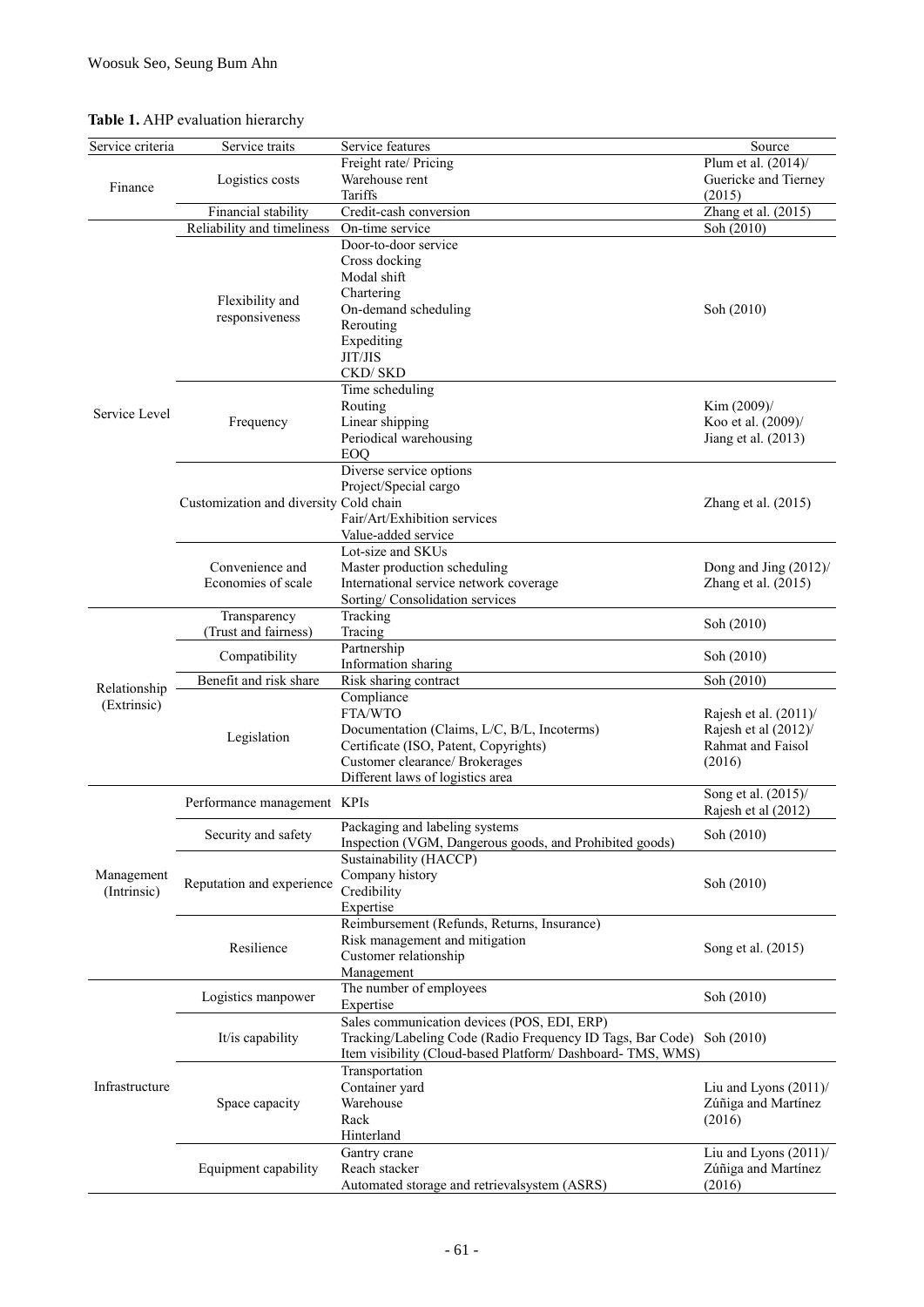A case study on logistics services preferences for supply chain entities in Shandong province, China

|               | Entities                                              | $#$ of Respondents |
|---------------|-------------------------------------------------------|--------------------|
|               | Total                                                 |                    |
|               | 3PLs (Forwarder, Carrier, Warehouse)                  |                    |
|               | Customs (Airports, Seaports, Bonded areas)            |                    |
| Entity        | Market channels (Wholesalers, Retailers, E-retailers) |                    |
|               | Manufacturers                                         |                    |
|               | Associates                                            |                    |
| Position      | Managers                                              |                    |
|               | Executives                                            |                    |
| Career length | $5-10$ years                                          |                    |
|               | $10-15$ years                                         |                    |
|               | $15-20$ years                                         |                    |
|               | $20-25$ years                                         |                    |
|               | $25-30$ vears                                         |                    |

**Table 2.** Respondents' characteristics in Shandong Province, China

In this section, the findings reflect the results of AHP analysis, which were divided into the five groups mentioned above. The preferred determination of logistics attributes for each group was analyzed to find which factors are preferred most for selecting a logistics service.

**Table 3.** Result of weight analysis: 3PLs (Forwarder, Carrier, Warehouse)

| Service criteria         | Weight A | Service traits                     | Weight B | Overall weight $(A*B)$ | Ranking |
|--------------------------|----------|------------------------------------|----------|------------------------|---------|
|                          | 0.111    | Logistics costs                    | 0.514    | 0.057                  | 11      |
| Finance                  |          | Financial stability                | 0.486    | 0.054                  | 13      |
|                          | 0.60     | Reliability and timeliness         | 0.212    | 0.127                  | 3       |
|                          |          | Flexibility and responsiveness     | 0.185    | 0.111                  |         |
| Service level            |          | Frequency                          | 0.154    | 0.092                  |         |
|                          |          | Customization and diversity        | 0.226    | 0.136                  |         |
|                          |          | Convenience and economies of scale | 0.223    | 0.134                  |         |
|                          | 0.241    | Transparency (Trust and fairness)  | 0.248    | 0.060                  | 10      |
|                          |          | Compatibility                      | 0.133    | 0.032                  | 18      |
| Relationship (Extrinsic) |          | Benefit and risk share             | 0.283    | 0.068                  | 8       |
|                          |          | Legislation                        | 0.336    | 0.081                  |         |
|                          | 0.228    | Performance management             | 0.178    | 0.041                  | 15      |
|                          |          | Security and safety                | 0.164    | 0.037                  | 16      |
| Management (Intrinsic)   |          | Reputation and experience          | 0.382    | 0.087                  | 6       |
|                          |          | Resilience                         | 0.276    | 0.063                  | 9       |
|                          | 0.161    | Logistics manpower                 | 0.353    | 0.057                  | 12      |
| Infrastructure           |          | IT/IS capability                   | 0.268    | 0.043                  | 14      |
|                          |          | Space capacity                     | 0.165    | 0.027                  | 19      |
|                          |          | Equipment capability               | 0.214    | 0.034                  | 17      |

*Inconsistency* = 0.01

First of all, the logistics service preference analysis of the 3PL group (Forwarder, carrier, warehouse) is shown in Table 3. As a result of analyzing the upper logistics service factors of the 3PL group, service level (0.60) was analyzed as the most important service factor. Relationship (0.241), Management (0.228), Infrastructure (0.161), and Finance (0.111) were stated as the other important service factors, in that order.

As a result of the overall weight analysis obtained by multiplying the upper service factor and the weight of each subservice factor, Customization and Diversity (0.136), Convenience and Economies of Scale (0.134), Reliability and Timeliness (0.127), Flexibility and Responsiveness (0.111) were analyzed as weighing in on the scale of importance in that order.

The 3PL group takes appreciation of service highly because they are entities that do not sell commodities directly, but sell a logistics service or a related service involving people, technology, and location working together to provide superior service for the customer's satisfaction. Additionally, their revenue generation is directly derived from the specialized service provisions, which bridge the gap between other business functions and logistics functions on behalf of customers.

The logistics service preferences of the customs group (airports, seaports, bonded areas) is shown in Table 4. As a result of analyzing the upper logistics service factors of the customs group, Relationship Level (0.288) was analyzed as the most important service factor. Next, the results were weighted in the following order: Management (0.277), Service Level (0.184), Infrastructure (0.153), and Finance (0.147). Overall weights were analyzed as falling into the following order: Benefit and Risk Share (0.094), Legislation (0.088), Reputation and Experience (0.087), and Resilience (0.086).

From the survey results, the customs group showed their strong bias toward relationship and management. Strategic alliances and management can come in different forms in any number of different countries with different combinations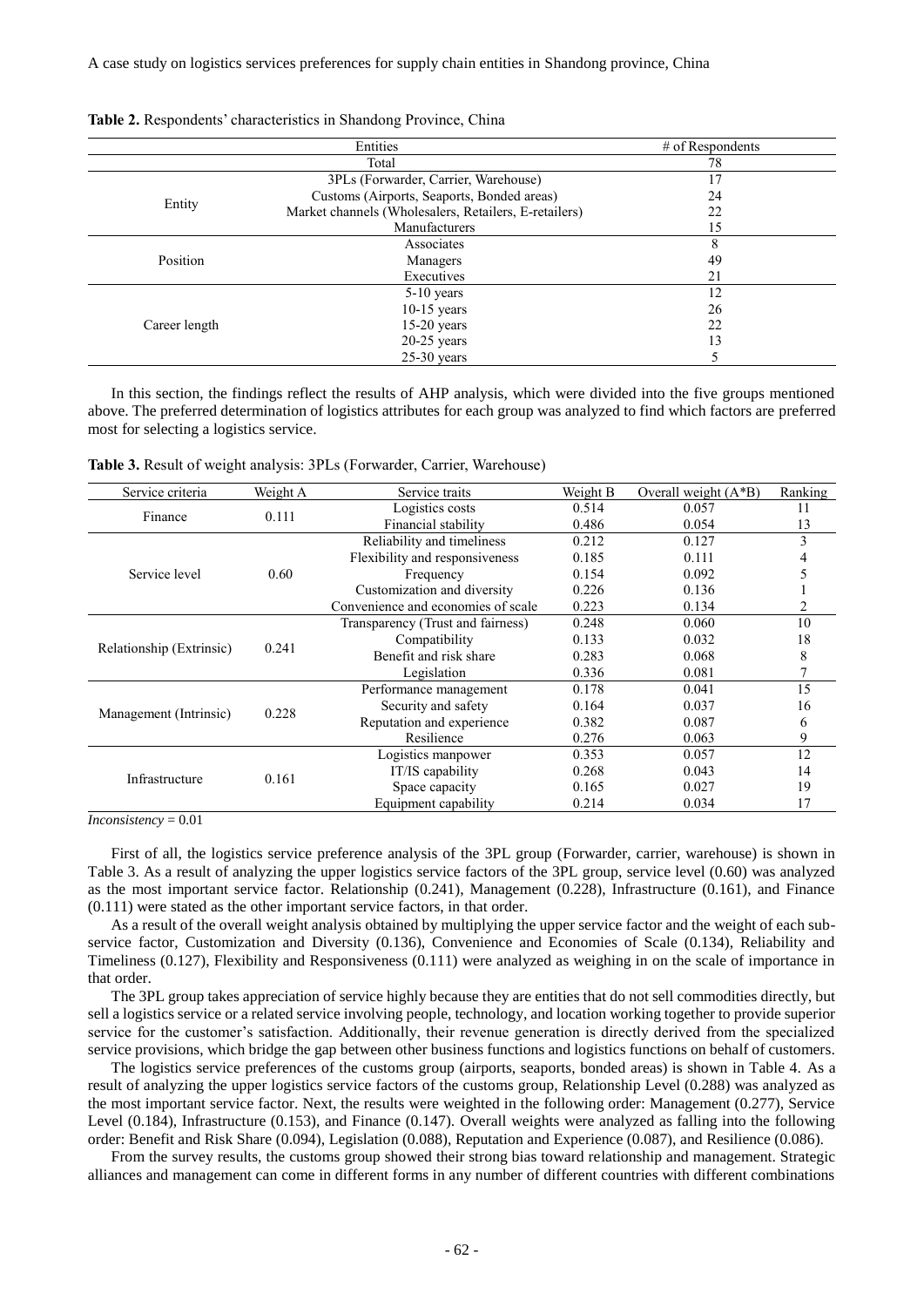of suppliers, manufacturers, retailers, and customers. Furthermore, the customs group, involved in cross-border trade, requires not only appropriate actions to manage regulatory compliance, and appropriate plans, such as contingency, if necessary, but they also need cooperative help from other entities.

Additionally, the cultural context related to relationships is also important when it comes to meeting regulatory compliance. The customs group needs strategic relationships and management in order to formalize regulatory compliance to manage processes effectively and efficiently.

| Service Criteria         | Weight A | <b>Service Traits</b>              | Weight B | Overall Weight $(A*B)$ | Ranking |
|--------------------------|----------|------------------------------------|----------|------------------------|---------|
| Finance                  | 0.147    | Logistics costs                    | 0.500    | 0.074                  |         |
|                          |          | Financial stability                | 0.500    | 0.074                  |         |
|                          | 0.184    | Reliability and timeliness         | 0.120    | 0.022                  | 19      |
|                          |          | Flexibility and responsiveness     | 0.147    | 0.027                  | 18      |
| Service Level            |          | Frequency                          | 0.186    | 0.034                  | 15      |
|                          |          | Customization and diversity        | 0.177    | 0.033                  | 16      |
|                          |          | Convenience and economies of scale | 0.370    | 0.068                  |         |
|                          | 0.288    | Transparency (Trust and fairness)  | 0.163    | 0.047                  | 11      |
| Relationship (Extrinsic) |          | Compatibility                      | 0.208    | 0.060                  |         |
|                          |          | Benefit and risk share             | 0.325    | 0.094                  |         |
|                          |          | Legislation                        | 0.304    | 0.088                  |         |
|                          | 0.277    | Performance management             | 0.169    | 0.047                  | 12      |
| Management (Intrinsic)   |          | Security and safety                | 0.207    | 0.057                  | 9       |
|                          |          | Reputation and experience          | 0.315    | 0.087                  |         |
|                          |          | Resilience                         | 0.310    | 0.086                  | 4       |
|                          | 0.153    | Logistics manpower                 | 0.237    | 0.036                  | 13      |
| Infrastructure           |          | IT/IS capability                   | 0.211    | 0.032                  | 17      |
|                          |          | Space capacity                     | 0.234    | 0.036                  | 14      |
|                          |          | Equipment capability               | 0.317    | 0.049                  | 10      |

**Table 4.** Result of weight analysis: Customs (Airports, seaports, bonded areas)

*Inconsistency* = 0.01

Table 5. Result of weight analysis: Market channels (Wholesalers, retailers, e-retailers)

| Service Criteria         | Weight A | <b>Service Traits</b>              | Weight B | Overall Weight (A*B) | Ranking |
|--------------------------|----------|------------------------------------|----------|----------------------|---------|
|                          | 0.089    | Logistics costs                    | 0.511    | 0.045                | 10      |
| Finance                  |          | Financial stability                | 0.489    | 0.044                | 11      |
|                          | 0.185    | Reliability and timeliness         | 0.158    | 0.029                | 16      |
|                          |          | Flexibility and responsiveness     | 0.166    | 0.031                | 15      |
| Service Level            |          | Frequency                          | 0.110    | 0.020                | 18      |
|                          |          | Customization and diversity        | 0.180    | 0.033                | 13      |
|                          |          | Convenience and economies of scale | 0.387    | 0.072                | 5       |
|                          | 0.196    | Transparency (Trust and fairness)  | 0.100    | 0.020                | 19      |
| Relationship (Extrinsic) |          | Compatibility                      | 0.134    | 0.026                | 17      |
|                          |          | Benefit and risk share             | 0.246    | 0.048                | 9       |
|                          |          | Legislation                        | 0.520    | 0.102                |         |
|                          | 0.258    | Performance management             | 0.128    | 0.033                | 14      |
| Management (Intrinsic)   |          | Security and safety                | 0.273    | 0.070                |         |
|                          |          | Reputation and experience          | 0.299    | 0.077                |         |
|                          |          | Resilience                         | 0.300    | 0.077                | 3       |
|                          | 0.271    | Logistics manpower                 | 0.153    | 0.041                | 12      |
| Infrastructure           |          | IT/IS capability                   | 0.249    | 0.067                |         |
|                          |          | Space capacity                     | 0.216    | 0.059                |         |
|                          |          | Equipment capability               | 0.383    | 0.104                |         |

*Inconsistency* = 0.01

The logistics service preferences of the market channels group (wholesalers, retailers, e-retailers) is shown in Table 5. As a result of analyzing the upper logistics service factors of the market channels group, Infrastructure level (0.2712) was analyzed as the most important service factor. Next, the results were weighted in the following order: Management (0.258), Relationship (0.196), Service level (0.185), and Finance (0.089). Composite weights were analyzed as falling into the following order: Equipment Capability (0.104), Legislation (0.102), Resilience (0.077), and Reputation and Experience (0.077).

This survey result in the market channels group demonstrates that the issue is maintaining and improving competitiveness these days, and infrastructure has become an important factor for the group. The market channels group can take advantage of the new capacity by reconfiguring their logistics process and supply chain to improve service and reduce costs. Accordingly, a good infrastructure can impact the benefits and costs of the production, transportation,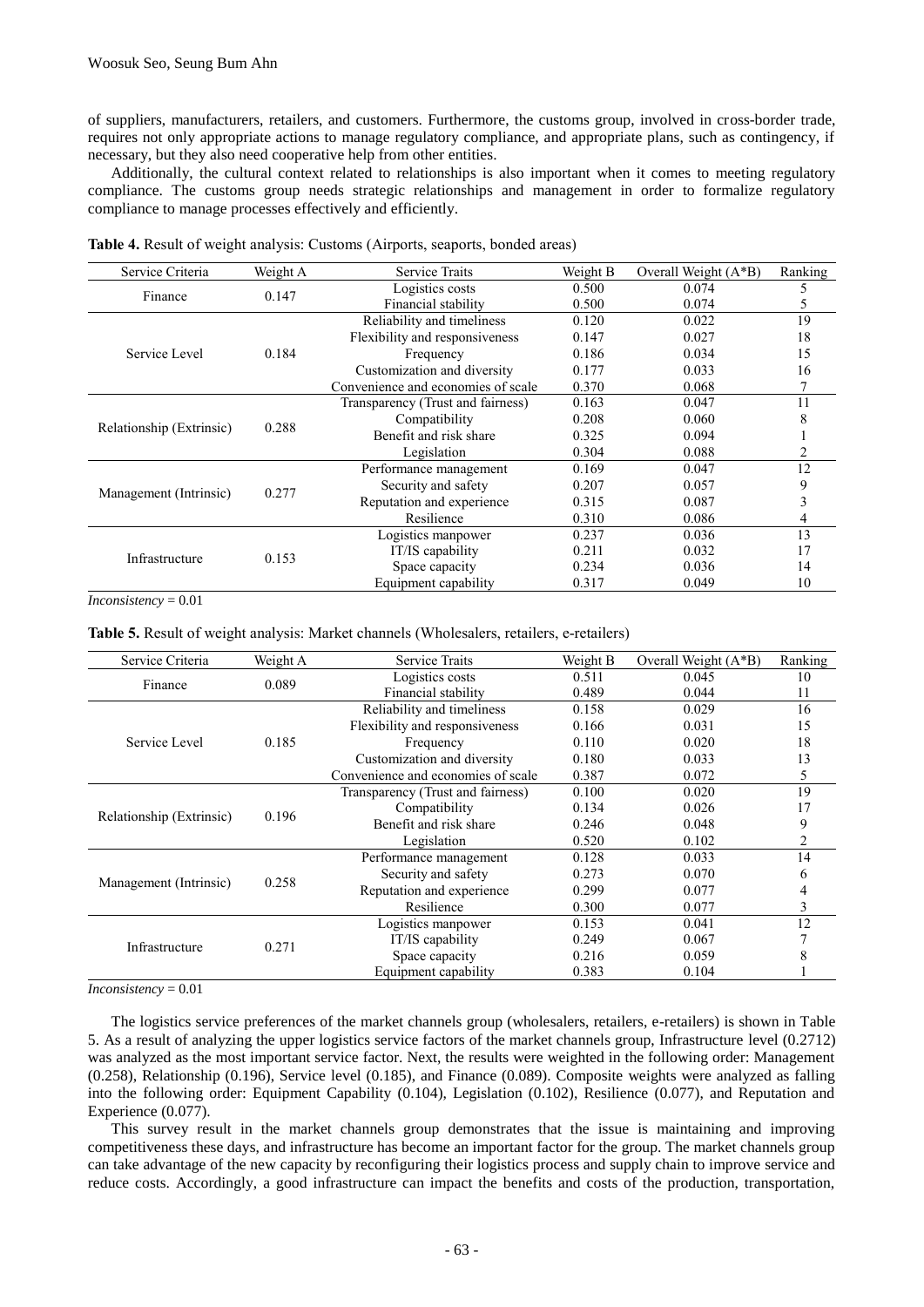distribution, and retail processes, whether inside or outside the country.

| Service Criteria         | Weight A | <b>Service Traits</b>              | Weight B | Overall Weight A*B | Ranking        |
|--------------------------|----------|------------------------------------|----------|--------------------|----------------|
| Finance                  | 0.138    | Logistics costs                    | 0.548    | 0.076              |                |
|                          |          | Financial stability                | 0.452    | 0.062              | 6              |
|                          | 0.135    | Reliability and timeliness         | 0.286    | 0.039              | 11             |
|                          |          | Flexibility and responsiveness     | 0.222    | 0.030              | 12             |
| Service Level            |          | Frequency                          | 0.105    | 0.014              | 15             |
|                          |          | Customization and diversity        | 0.290    | 0.039              | 10             |
|                          |          | Convenience and economies of scale | 0.096    | 0.013              | 16             |
|                          | 0.080    | Transparency (Trust and fairness)  | 0.133    | 0.011              | 18             |
|                          |          | Compatibility                      | 0.060    | 0.005              | 19             |
| Relationship (Extrinsic) |          | Benefit and risk share             | 0.148    | 0.012              | 17             |
|                          |          | Legislation                        | 0.659    | 0.053              |                |
|                          | 0.175    | Performance management             | 0.107    | 0.019              | 14             |
|                          |          | Security and safety                | 0.444    | 0.078              |                |
| Management (Intrinsic)   |          | Reputation and experience          | 0.148    | 0.026              | 13             |
|                          |          | Resilience                         | 0.301    | 0.053              | 8              |
|                          | 0.472    | Logistics manpower                 | 0.318    | 0.150              | $\mathfrak{D}$ |
|                          |          | IT/IS capability                   | 0.089    | 0.042              |                |
| Infrastructure           |          | Space capacity                     | 0.319    | 0.151              |                |
|                          |          | Equipment capability               | 0.244    | 0.115              |                |

**Table 6.** Result of weight analysis: Manufacturers

*Inconsistency* = 0.09

The logistics service preferences of the manufacturers group are shown in Table 6. As a result of analyzing the upper logistics service factors of the manufacturers group, Infrastructure Level (0.472) was analyzed as the most important service factor. Next, the results were weighted as falling into the following order: Management (0.175), Finance (0.138), Service level (0.135), and Relationship (0.080). Composite weights were analyzed as falling into the following order: Space capacity (0.151), Logistics Manpower (0.150), Equipment Capability (0.130), and Security and Safety (0.078).

In the 3PL, customs, and market channels groups, overall weights of the infrastructure were analyzed as being relatively low. In contrast, the overall weights for infrastructure in the manufacturers group were analyzed to be very high (ranked from 1 to 3). Undoubtedly, infrastructure is seen as a strong factor for the manufacturers group, from the above survey results.

From the perspective of the manufacturers group, they should take an integrative approach, upstream to downstream, enabling the flow of products in order to capture value and minimize costs. Accordingly, the manufacturers group needs appropriate infrastructures to enable the seamless flow of their products throughout the supply chains. For example, delayed raw materials or components can affect production scheduling upstream, which can incur losses ranging from several thousand dollars to even greater amounts. Downstream, the inventory in the production base also incurs great loss unless provided with an appropriate infrastructure. Accordingly, an appropriate infrastructure should be provided not only to avoid duplication of logistics activities but also to minimize inventory loss.

#### **5. Conclusion**

The purpose of this paper is to establish a backbone for evaluating a logistics service quality measurement tool that improves the quality of logistics services as a differentiating feature on behalf of customers. Therefore, it is important to take a different approach regarding the importance of logistics service attributes affecting the field of overall logistics entities, since many previous studies did not offer a holistic viewpoint integrating supply chain entities as a whole.

As the methodology for the study, AHP analysis was practically applied to analyze, categorize, and evaluate the survey results, allowing an easy description of circumstances and relationships. While admitting that the study does not include sophisticated optimization modeling, it has significant meaning because it suggests a new perspective on evaluating logistics service attributes for each supply chain entity. Thus, the study includes a selective process for categorizing supply chain entities and logistics service attributes in order to better evaluate causality between these constructs.

The results of this paper demonstrate the correlations between logistics service attributes and service preferences from each upper factor. Thus, the summarized results show the interrelated relevance of categorized logistics service factors. It is interesting to note that the study demonstrates distinctive service preferences for the analyzed results of five upper factors in each of the four entities - 3PLs (forwarder, carrier, warehouse), customs (airports, seaports, bonded areas), market channels (wholesalers, retailers, e-retailers), and manufacturers - regarding logistics service attributes.

Each upper factor has different perceptions regarding an evaluation of service preferences. For this reason, this paper provides different implications and discretions by following each entity's reliance on each factor. As previously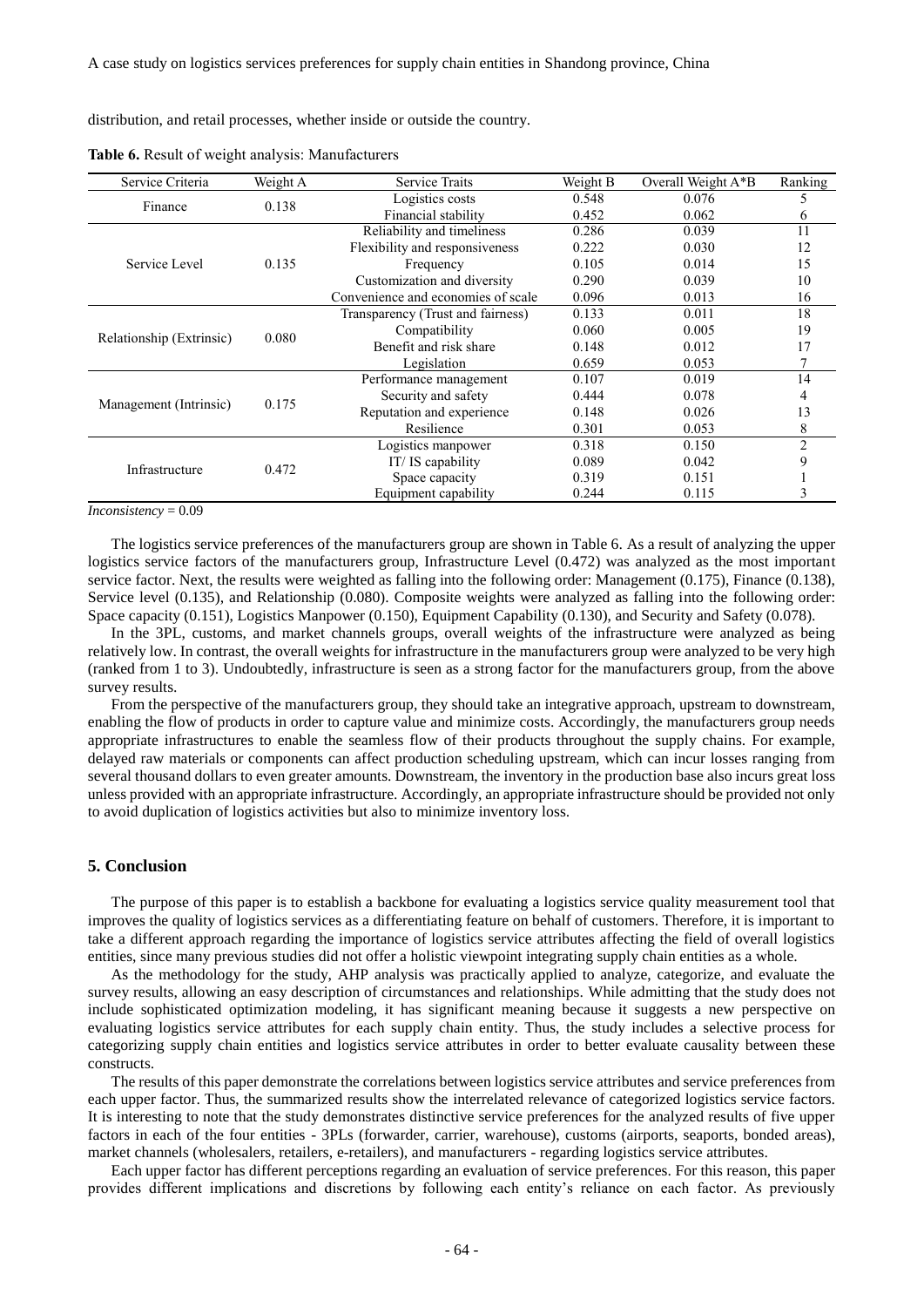mentioned in Section 4, the collated results based on the AHP method clearly indicate the differences in logistics service attributes, and between factors and evaluations of customers, which is worth further examination.

#### *5.1 Implications*

This paper proposes structured multiple criteria for selecting preferred logistics services. Based on the results of multiple criteria preference analysis, it is demonstrated that freight forwarders, 3PLs, and warehouse management agents have a higher degree of preferences in the service section that recorded all of the first to the fifth factors for professional logistics services. Service level occupied more than half of the total weight (0.60). Other important preferences include relationships within the supply chains, and management within the enterprise.

In particular, customers considered reputation and experience as a reflection of confidence in logistics services. As external reasons to support this assumption, the results of the analysis showed interest in risk sharing with other companies and in legislation from government agencies.

To ensure the speed and safety of customs clearance, customs officers heavily focus on streamlining the operational process, such as screening and regulatory compliance, and sharing risks with broad law enforcement authorities. The most dissatisfied aspect that Korean importers and exporters experienced in customs and bonded areas in China is that Japanese companies have a higher rate of filling out the required documents and processing patent documents, whereas Korean companies have a lower registration rate and slower work procedures. Furthermore, even if problems about the customs clearance of a product occur, Korean companies hardly ever receive quick and safe post-treatment.

Since shippers and logistics companies are sensitive to customs law and regulatory compliance, they consider the legal aspect the most important thing. Due to high competition among more than 100 ports available for customs clearance on coastal areas in China, and to produce higher revenues and container throughputs, the reputation and experience of those ports have become important factors for improving their competitiveness. Thus, these factors are becoming crucial for ports and customs clearance in recruiting qualified logistics companies and shippers.

The results show strong demand for quick handling of duty drawback and delayed work procedures in customs clearance. Additionally, they also present a strong interest in logistical costs and stability within a limited national budget. Since manufacturers transfer logistics functions to professional logistics companies, they long for the expertise in logistics personnel, manufacturing, and logistics space capacity, the efficiency of the equipment, and security/safety of logistics.

It is also noted that there is strong interest in logistics costs, because they account for a large portion of sales costs. Retailers tend to focus highly on the logistics characteristics of equipment utility, because they are aware of the importance of the efficiency level of equipment, which can put the product on the shelf from manufacturing and distribution facilities in the right place, at the right time, for the right cost. Hence, owning the right equipment utility is vital to ensuring the circulation of a picking/packing system that enables matching sales plans and customer demand.

In e-commerce business, legislation related to direct overseas buying and customs duty is becoming rigorous. Accordingly, a preference for resilience has been considered an important aspect of e-commerce, because it is considered essential to fulfilling customer refunds and reverse logistics processes in this area. The findings show that Chinese customers tend to consider reputation and experience before purchasing, because their purchasing ratio is closely related to e-commerce traffic and the seller's name recognition. As the number of large-volume business-to-business (B2B) customers increases, they show a tendency to prefer logistics attributes about economies of scale and convenience in order to save massive inventory and logistics costs.

#### *5.2 Limitations and future research*

The findings of the present study show the likelihood for developing a structured framework related to the relative importance of each factor's representations. However, this paper also has several limitations, which show the lack of providing much more objective and extended scopes for evidence of causality between these factors.

First, the number of survey respondents was limited to only 78 from 40 companies. It is necessary to have a larger pool of respondents in order to yield much more accurate results. Second, the regional scope of this survey is restricted to certain cities, such as Qingdao, Yantai, and Jinan, which are big cities in Shandong Province. Therefore, future studies will need to be conducted in more cities. Accordingly, further research needs more parameters regarding logistics service attributes considering constraints on resources in the examination process of a decision-making framework. Besides, it is necessary to compare the importance of logistics services recognized by Korean companies in China, and the preference of logistics services in China, in order to yield better results.

#### **Acknowledgments**

This research basically contains the contents of a master's thesis, "A study on preferred logistics service factors of each supply chain entity in China." A part of this paper was included in the proceedings of PUL (Port-city Universities League), a conference held in Incheon in 2017.